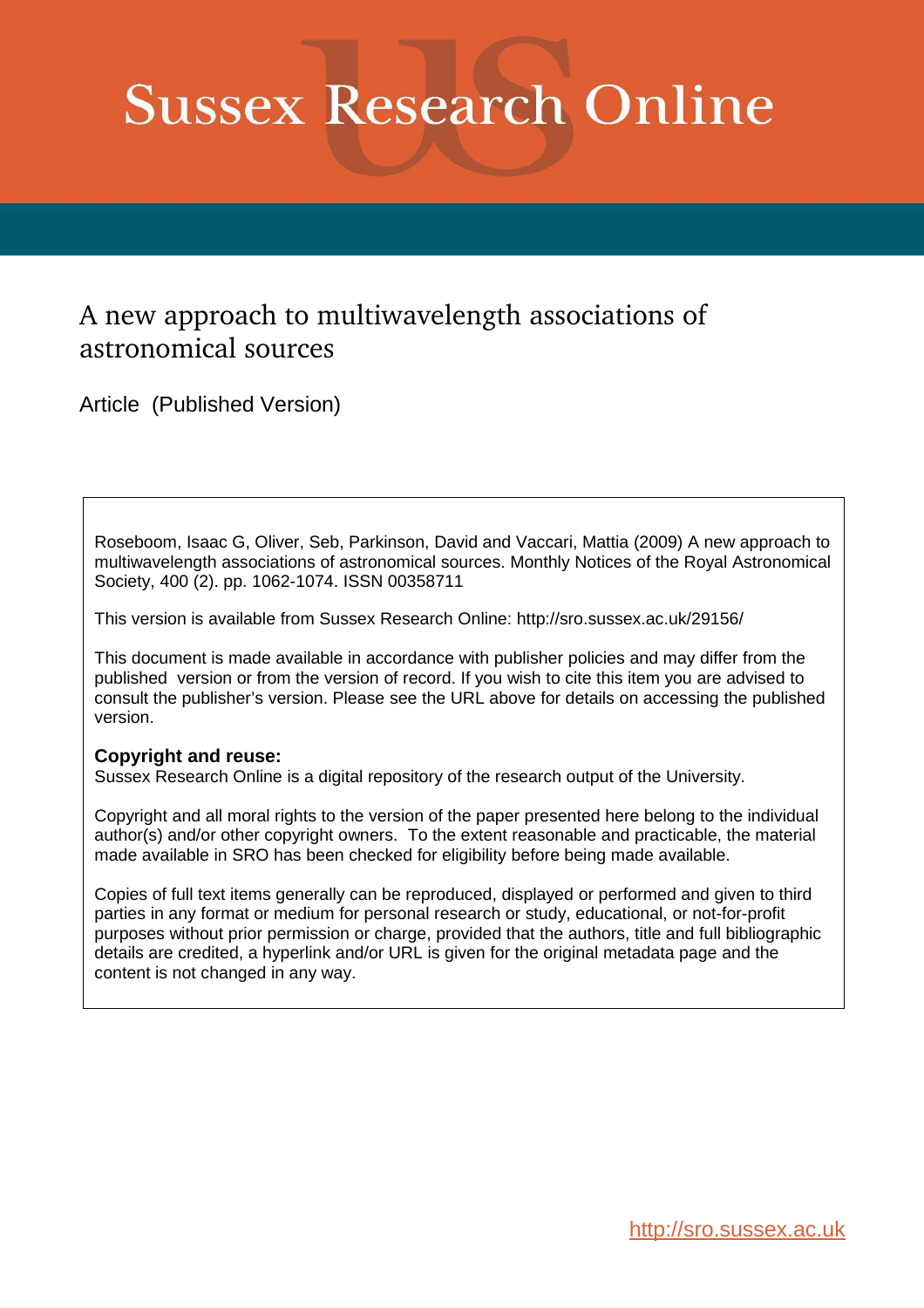Mon. Not. R. Astron. Soc. **400,** 1062–1074 (2009) doi:10.1111/j.1365-2966.2009.15522.x

# **A new approach to multiwavelength associations of astronomical sources**

Isaac G. Roseboom, <sup>1\*</sup> Seb Oliver,<sup>1</sup> David Parkinson<sup>1</sup> and Mattia Vaccari<sup>2</sup>

<sup>1</sup>*Astronomy Centre, Department of Physics and Astronomy, University of Sussex, Falmer, East Sussex BN1 9QH* <sup>2</sup>*Department of Astronomy, University of Padova, Padova I-35122, Italy*

Accepted 2009 August 7. Received 2009 August 7; in original form 2008 September 16

# **ABSTRACT**

One of the biggest problems faced by current and next-generation astronomical surveys is trying to produce large numbers of accurate cross-identifications across a range of wavelength regimes with varying data quality and positional uncertainty. Until recently, simple spatial 'nearest neighbour' associations have been sufficient for most applications. However as advances in instrumentation allow more sensitive images to be made, the rapid increase in the source density has meant that source confusion across multiple wavelengths is a serious problem. The field of far-IR and sub-mm astronomy has been particularly hampered by such problems. The poor angular resolution of current sub-mm and far-IR instruments is such that in a lot of cases, there are multiple plausible counterparts for each source at other wavelengths. Here we present a new automated method of producing associations between sources at different wavelengths using a combination of spatial and spectral energy distribution information set in a Bayesian framework. Testing of the technique is performed on both simulated catalogues of sources from GaLICS and real data from multiwavelength observations of the Subaru-XMM Deep Field. It is found that a single figure of merit, the Bayes factor, can be effectively used to describe the confidence in the match. Further applications of this technique to future *Herschel* data sets are discussed.

**Key words:** methods: statistical – infrared: galaxies

# **1 INTRODUCTION**

Advances in astronomical instrumentation have simultaneously opened up new wavelength regimes while allowing deeper imaging capabilities in old ones. While this has allowed great advances to be made to our knowledge of the high-redshift Universe, it has greatly increased the difficulty in producing accurate cross-identifications between multiwavelength data sets. The underlying causes for this are many; pushing to deeper flux sensitivities naturally results in a higher source density, while fundamental limitations to the angular resolution of imaging across all wavelengths means that more of these sources will become confused. This is particularly problematic when trying to make associations between deep optical/near-IR data sets and equivalently deep data sets at other wavelengths such as UV, far-IR/sub-mm or X-ray where the angular resolution is typically on the order of several to tens of arcseconds.

One area in which this has been a major stumbling block is the exploitation of the first observations in the sub-mm by groundbased facilities around  $850 \,\mu$ m. Because of the strong negative *k*correction at such wavelengths, the brightest sources at  $850 \,\mu m$ are in fact high-redshift  $(z > 2)$  starburst galaxies (e.g. Chapman et al. 2005) and hence will be optically quite faint. However current

single-dish sub-mm facilities, such as James Clerk Maxwell Telescope (JCMT), Atacama Pathfinder Experiment (APEX) or even the IRAM 30 m telescope, have apertures only in the tens of metres, which results in typical 1σ positional uncertainties of ∼4–6 arcsec for instruments such as Submillimetre Common-User Bolometer Array (SCUBA) at  $850 \,\mu m$  (e.g. Ivison et al. 2005). Herein lies the major difficulty in identifying counterparts to sub-mm sources; the density of sources at their predicted flux density in optical and near-to-mid-IR bands is very high.

Ideally, follow-up interferometric observations in the sub-mm with facilities such as the IRAM Plateau de Bure Interferometer (PdBI), the Submillimeter Array (SMA) and, in the near future, Atacama Large Millimeter Array (ALMA) could be used to reduce the positional uncertainty of sub-mm sources to match that of accompanying optical/near-IR data. However, given the small field of view and bandwidth constraints of such facilities, this is very observationally expensive and not a feasible option for the large number of sub-mm sources produced by upcoming projects such as SCUBA-2 and *Herschel*.

Typically, the approach to finding accurate positions for sub-mm sources has been to utilize deep interferometric radio observations, utilizing the strong correlation between 1.4 GHz continuum flux and sub-mm flux (Ivison et al. 1998, 2000; Smail et al. 2000; Ivison et al. 2002, among many others). However this is also observationally expensive; the ratio of the sub-mm flux to the 1.4 GHz flux is expected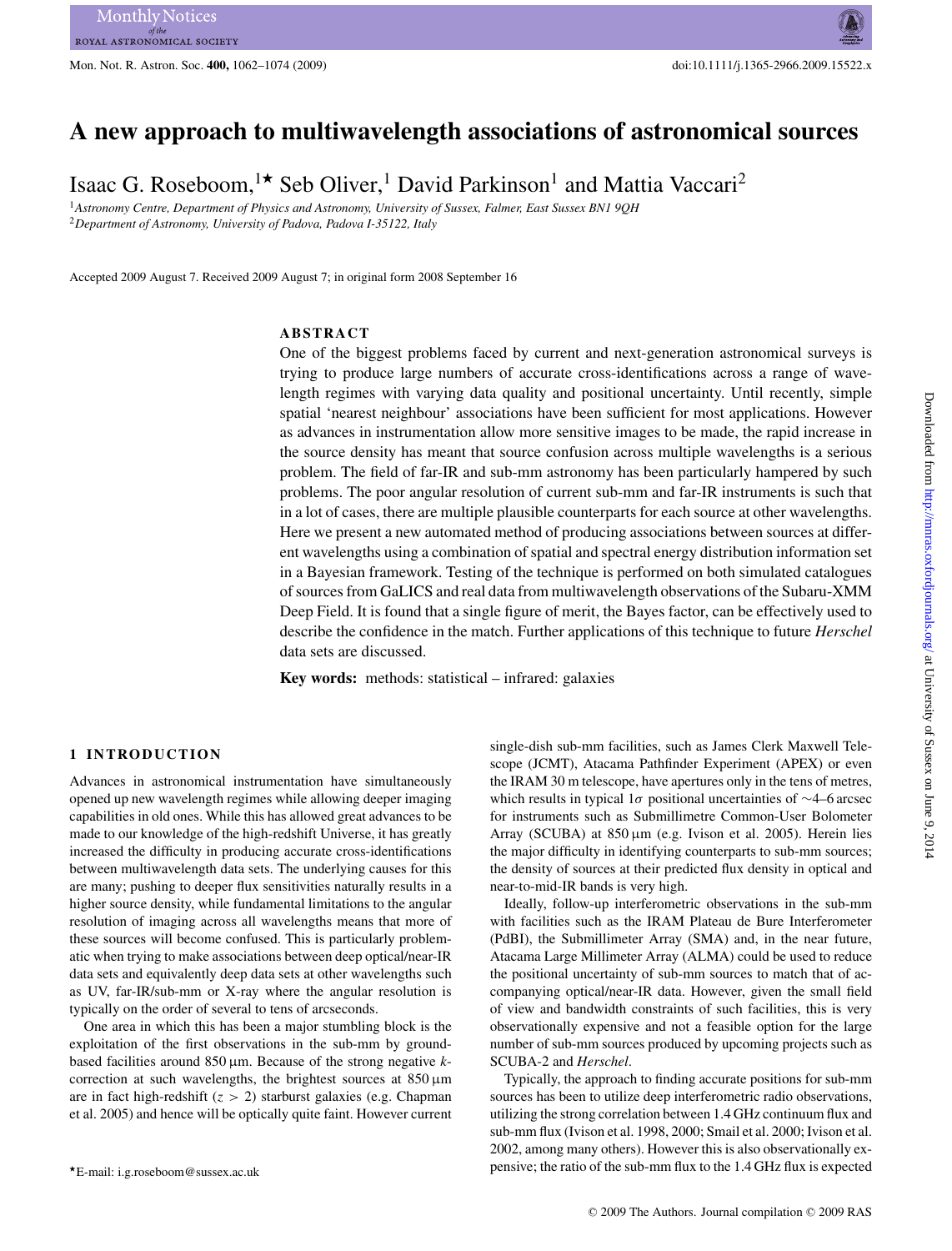to be around 100 at  $z = 2$ . Given that the brightest sub-mm sources have a flux of around 10 mJy at  $850 \,\mu$ m, radio follow-up has to be deeper than at least ∼100 µJy. Even for upcoming state-of-the-art facilities, this is a difficult proposition; Extended Very Large Array  $(E-VLA)$  will take 10–20 h per deg<sup>2</sup> to survey these depths. Thus, it is clear that large areas of interferometric radio data of adequate depth will not be readily available for some time.

On top of this deep radio data counterparts are often not found; indeed, there is some evidence that the most luminous sub-mm galaxies are also radio-dim (Ivison et al. 2002; Younger et al. 2007).

Identification of counterparts in mid-IR observations from *Spitzer* has been attempted by several authors. Ivison et al. (2004) and Egami et al. (2004) were amongst the first to try and utilize deep *Spitzer*, in particular MIPS 24  $\mu$ m, imaging to find counterparts for sub-mm sources. Ivison et al. identified reliable<sup>1</sup> 24  $\mu$ m counterparts for eight out of nine MAMBO 1200 µm sources greater than  $3\sigma$ . Egami et al. similarly found 24  $\mu$ m identifications for seven out of 10 SCUBA sources greater than  $3\sigma$ , with the remaining three lacking both radio and  $24 \mu m$  counterparts. Further work paints a similar picture, with  $24 \mu m$  counterparts for most sources, but generally only those which are also quite strong in the radio. Using deep 8 µm Infrared Array Camera (IRAC) data, Ashby et al. (2006) were able to identify reliable counterparts for 17 SCUBAdetected submillimetre galaxies (SMGs) in the Canada – UK Deep Submillimetre Survey (CUDSS) 14 h field. Of these, only five had previous 1.4 GHz radio counterparts from relatively shallow imaging (∼60 µJy), highlighting the usefulness of shorter wavelength identifications in the absence of good radio data. Ivison et al. (2007, hereafter I07) found statistically significant 24  $\mu$ m counterparts for 53 out of 120 SCUBA sources from the Scuba Half Degree Extra Galactic Survey (SHADES) survey of Subaru-XMM Deep Field (SXDF) and Lockman Hole; however, only 11 of these were previously undetected in deep radio data.

In both the mid-IR and radio identifications, the 'goodness' of an association is determined using the *p*-statistic (Lilly et al. 1999; Ivison et al. 2002), which is defined as the probability that a radio or mid-IR source of a particular flux density could be found *by chance* at a particular distance from the sub-mm source. In this way, most catalogues of multiwavelength associations with sub-mm sources are constructed by taking those with radio/mid-IR associations that have  $p < 0.05$ , i.e. they have a less than a 5 per cent chance of being spurious. This approach is very useful for finding radio associations, as the density of micro-Jansky 1.4 GHz radio sources is still quite low compared to the typical positional uncertainty in the sub-mm. However in the mid-IR faint  $8$  or  $24 \mu m$  sources are numerous enough that only strong or very nearby sources have sufficiently small *p*-statistics to be considered as confident associations.

One thing that is clear is that with the advent of new wide area surveys in the sub-mm using facilities such as Balloon-borne Large Aperture Submillimetre Telescope (BLAST) (Pascale et al. 2008), SCUBA-2 and *Herschel* deep radio data will not be readily available for the significant number of SMGs that will be detected. Thus, an alternative approach which is able to utilize the multiband data at hand is needed.

Here we present a new technique to narrow down the number of potential matches using the Bayesian statistical framework found in Budavári & Szalay (2008, hereafter BS08). Importantly, our technique considers both the spectral energy distribution (SED) and

<sup>1</sup> Here and throughout, we define reliable to mean  $\lt$  5 per cent chance of a spurious association.

spatial information in determining which combination of multiwavelength data is associated with a sub-mm/far-IR source. The formalism of this new technique is presented in Section 2. The real and simulated data sets utilized in testing this technique are described in Section 3, with the results of these tests presented in Sections 4 and 5, respectively. Finally Section 6 discusses the benefits of this technique, while Section 6.5 demonstrates its applicability to upcoming *Herschel* data sets.

#### **2 CROSS-IDENTIFICATION TECHNIQUE**

Our association technique is broken down into a two-step process. First, spatial matching is performed to find potential associations between a sub-mm source and the objects in the catalogues at other wavelengths. This process is performed as per the iterative technique presented in BS08. The BS08 approach relies on Bayesian hypothesis testing, where the hypothesis under consideration is that *n* sources from *n* catalogues at different wavelengths originate from the same astronomical object. This is compared to the alternative hypothesis that the *n* sources come from *n* different astronomical objects. The Bayes factor is essentially the ratio of the posterior to prior probabilities of these two scenarios. The full mathematical basis for this technique is summarized in Appendix A.

One major disadvantage of the BS08 approach is that it only considers the alternative hypothesis that the *n* sources come from *n* different physical objects, ignoring the likely scenario that some, but not all, of the sources from different catalogues are associated. In sub-mm/far-IR astronomy, we are typically trying to associate one set of sources with poor positional uncertainties (i.e. our sub-mm source catalogue) with sets of sources with very accurate positional information (i.e. optical or interferometric radio source catalogues). Thus, forming reliable associations between the high-resolution data is relatively easy and can be accomplished with simple nearest neighbour techniques. The real challenge is establishing the link between these associations and our poorly resolved sub-mm/far-IR sources. Given this, we take a slightly different philosophical approach than BS08. Rather than considering the fact that the *n* sources come from *n* distinct objects as an alternative hypothesis, we consider the fact that *n* sources come from two distinct objects, the n−1 high-resolution sources coming from one astronomical object and the sub-mm/far-IR sources from another. This does not affect the calculation of the Bayes factor for the spatial associations, it is simply the same as considering the inputs as two catalogues as opposed to *n*. However, it has a fundamental affect on the way we calculate the Bayes factor for the SED. Here we calculate the Bayes factor for the SED by comparing the hypothesis that an object has the measured flux  $(H)$  to the alternative hypothesis that it actually has a flux below the detection limit  $(K)$ . Mathematically, we calculate this via the Bayes factor

$$
B_{HK} = \frac{\int p(n|H)p(g|n, H) \, \mathrm{d}n}{\int p(n|K)p(g|n, K) \, \mathrm{d}n},
$$

where *n* represents the parametrization ( $T$ ,  $z$ ,  $A<sub>v</sub>$ ) of each template  $T$ , redshift *z* and extinction  $A<sub>v</sub>$  considered.  $p(g|n, M)$  is the probability of hypothesis  $M$ ,  $p(n|M)$  is the prior probability on  $M$  and the integrals run over the range of models, redshifts and dust extinction.

Here we assume that the likelihood of an SED being 'correct' is given by the  $\chi^2$  distribution via

$$
p(g|n, M) \propto \exp\left\{-\sum_{i=1}^N \frac{[g_i - bf_i(T, z, A_v)]^2}{2\sigma_{g_i}^2}\right\},\,
$$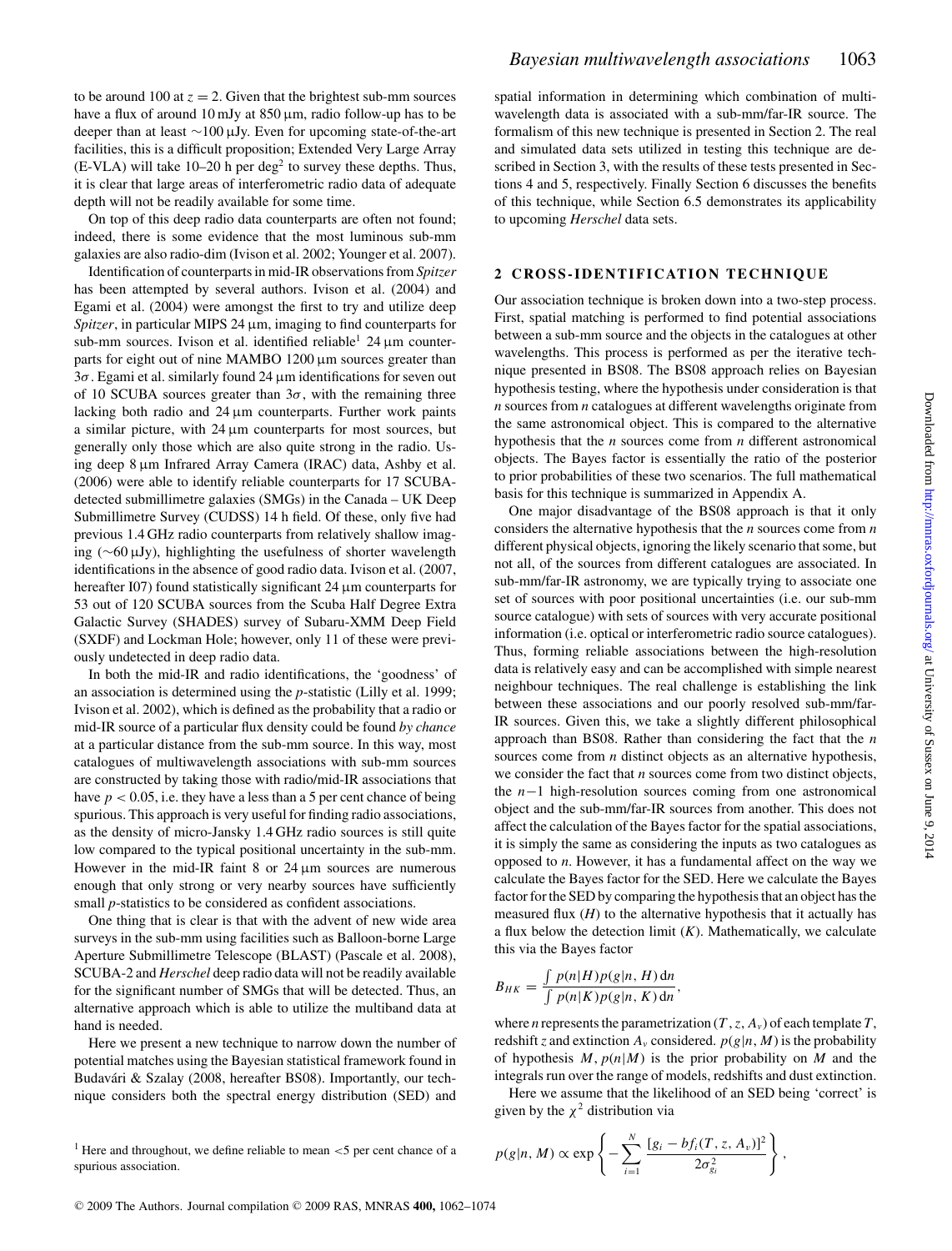where  $g_i$  is the observed flux in passband  $i$ ,  $f_i$  is the model flux in  $i$ given  $(T, z, A_v)$ , *b* is the normalization factor,  $\sigma_{g_i}$  is the error on  $g_i$ and *N* is the number of observed bands.

In instances where candidate matches are undetected in one or more band, the flux limits are introduced as a proxy for the measured flux. If the model flux for passband  $i$  is below the flux limit, it is not considered in the sum (i.e.  $g_i - bf_i(T, z, A_v) = 0$ ). However if the model flux for passband *i* is greater than the flux limit, then the flux limit is used with the error assumed to be the typical error for sources near the limit.

The SED fitting we perform follows a prescription similar to the photometric redshift estimation technique described in Rowan-Robinson et al. (2008; henceforth RR08), but with several key differences. The subtle difference between normal photometric redshift estimation and the technique used here is that we are performing Bayesian hypothesis testing, not parameter estimation. Hence the actual best-fitting parameters (i.e. redshift, template,  $A<sub>v</sub>$ ) are not the goal here; the aim is to statistically test whether or not a particular combination of sources from different catalogues is responsible for the flux detected. We utilize a subset of the templates from RR08 to fit our candidate matches. For the optical-to-near-IR, only the seven galaxy templates from RR08 are considered: two elliptical and five spiral types from Sa to Sdm. In the far-IR we consider Arp220, M82 and Cirrus templates, again taken from RR08. While more templates, and indeed combinations between templates, are typically required to produce good SED fits, we find that by giving the fitting process this additional freedom makes it easier to obtain 'good' fits (i.e. low  $\chi^2$ ) to clearly mismatched sources.

Redshifts in the range of 0–4 are considered, with a step size of 0.002 in  $log(1 + z)$ . Dust extinction in the range  $0 < A<sub>v</sub> < 1$  is also considered, with the form of the extinction as per Calzetti et al. (2000).

The fitting process itself is performed via the least-squares fitting of two components (optical  $+$  far-IR templates) to the observed fluxes using a non-negative least-squares fitting algorithm, in this case the bounded variable least squares (BVLS) algorithm (Stark 1995).

As we wish to demonstrate the general applicability of the technique, a minimum level of priors is assumed. Of course, the selection of the SED templates is in itself a very strong prior; however as the templates used in this work have been shown by RR08 to match a large fraction of the IR galaxy population, it is reasonable to believe that they represent a fair sampling of the underlying galaxy population. In addition to ensure that we are not assigning statistical significance to implausible solutions, a luminosity prior is included in the same fashion as RR08, i.e.  $-17 - z > M_B > 22.5 - z$  for  $z < 2$  and  $-19.5 > M_B > -25$  for  $z > 2$ .

In practice, it is impractical to consider *every* combination of *every* source in the input catalogues. Thus, at each step, combinations of sources which are greater than some arbitrary search radius (typically three to five times the assumed positional error) can be excluded from the calculations. After a list of candidate spatial matches has been compiled using the BS08 formalism, SED fitting is performed on each to try and find the best match to the source.

Thus, the algorithm for determining the final association is as follows.

(i) Calculate  $\ln B_{\text{spatial}}$  and  $\ln B_{\text{sed}}$  for each association within an arbitrary radius.

(ii) Add together  $\ln B_{\text{spatial}}$  and  $\ln B_{\text{sed}}$  to give the final Bayesian evidence,  $\ln B_{\text{tot}}$ .

(iii) Find the largest value of  $\ln B_{\text{tot}}$  out of the potential matches. This is the final association.

# **3 DATA**

To demonstrate the effectiveness of our technique, we make use of both simulated data from Galaxies In Cosmological Simulations (GaLICS) (Hatton et al. 2003) and real observations of the SXDF from ground- and space-based facilities.

The GaLICS simulations are well suited to our purposes as they incorporate realistic clustering, realistic star formation histories and galaxy properties, and simulated SEDs which cover a wavelength range from UV to sub-mm.

The real data focus on the SHADES SCUBA observations in the Subaru XMM-Newton Deep Field (SXDF). This data set has the advantage of having accompanying ancillary data at optical, IR and radio wavelengths allowing high-precision multiwavelength associations to be made for a large number of the SCUBA sources (I07; Clements et al. 2008, hereafter C08). This allows us to test out optical-to-far-IR identifications against a 'truth' list of radio identifications.

The SHADES survey performed  $850 \,\mu m$  observations with SCUBA on the JCMT of a  $0.2 \text{ deg}^2$  pointing coincident with the SXDF. Details of the observations and resulting maps and catalogues can be found in Coppin et al. (2006).

For the SHADES SCUBA associations, we utilize data from a number of deep surveys in the SXDF region. In the optical, we utilize public Data Release 1 (DR1) of the SXDF Survey (SXDFS; Furusawa et al. 2008). SXDFS observed five fields in a 'plus'-shaped pattern centred on  $RA = 02<sup>h</sup>18<sup>m</sup>00<sup>s</sup>$  and Dec. = −05◦00′00′′ with the SuprimeCam instrument on the *Subaru* telescope. The SHADES field is wholly contained within the single central SuprimeCam pointing. Observations were performed in five optical bands,  $B, V, R, i', z'$ , with  $3\sigma$ , 2 arcsec aperture and AB mag depths of 27.5, 27.5, 27, 27 and 26, respectively.

In the near-IR, we utilize data from the United Kingdom Infra-Red Telescope (UKIRT) Infrared Deep Sky Survey (UKIDSS; Lawrence et al. 2007) Ultra Deep Survey (UDS). UKIDSS uses the UKIRT Wide Field Camera (WFCAM; Casali et al. 2007) and a photometric system described in Hewett et al. (2006). The pipeline processing and science archive are described in Irwin et al. (in preparation) and Hambly et al. (2008). We utilize the DR3 release of the UDS data set, which contains photometry in *J*, *H* and *K* to a 5σ depth of 23.7, 23.5 and 23.7 *AB* mags, respectively. The UDS field is coincident with the SXDF, covering the extent of the SHADES SCUBA observations.

For the mid–far-IR, we utilize data from the SWIRE survey. SWIRE contains imaging of the entire *XMM*-LSS field in both the IRAC and MIPS instruments on SWIRE. This results in a five-band data set, with flux measurements centred on 3.6, 4.5, 5.8, 8.0 and 24.0  $\mu$ m, respectively. While the MIPS 70  $\mu$ m and 160  $\mu$ m data are included in the analysis only a very small number of SHADES sources are found to have nearby 70 and/or  $160 \,\mu m$  sources in SWIRE, and thus it is of little use in the vast majority of cases.

# **4 TESTING ON SIMULATED CATALOGUES: GALICS**

As an initial test, we try to recreate in simulated data the real scenario of the matching of 850 µm sources to deep optical and *Spitzer* IRAC and MIPS data with no redshift information; this scenario will be considered later in this paper. The use of the simulations at this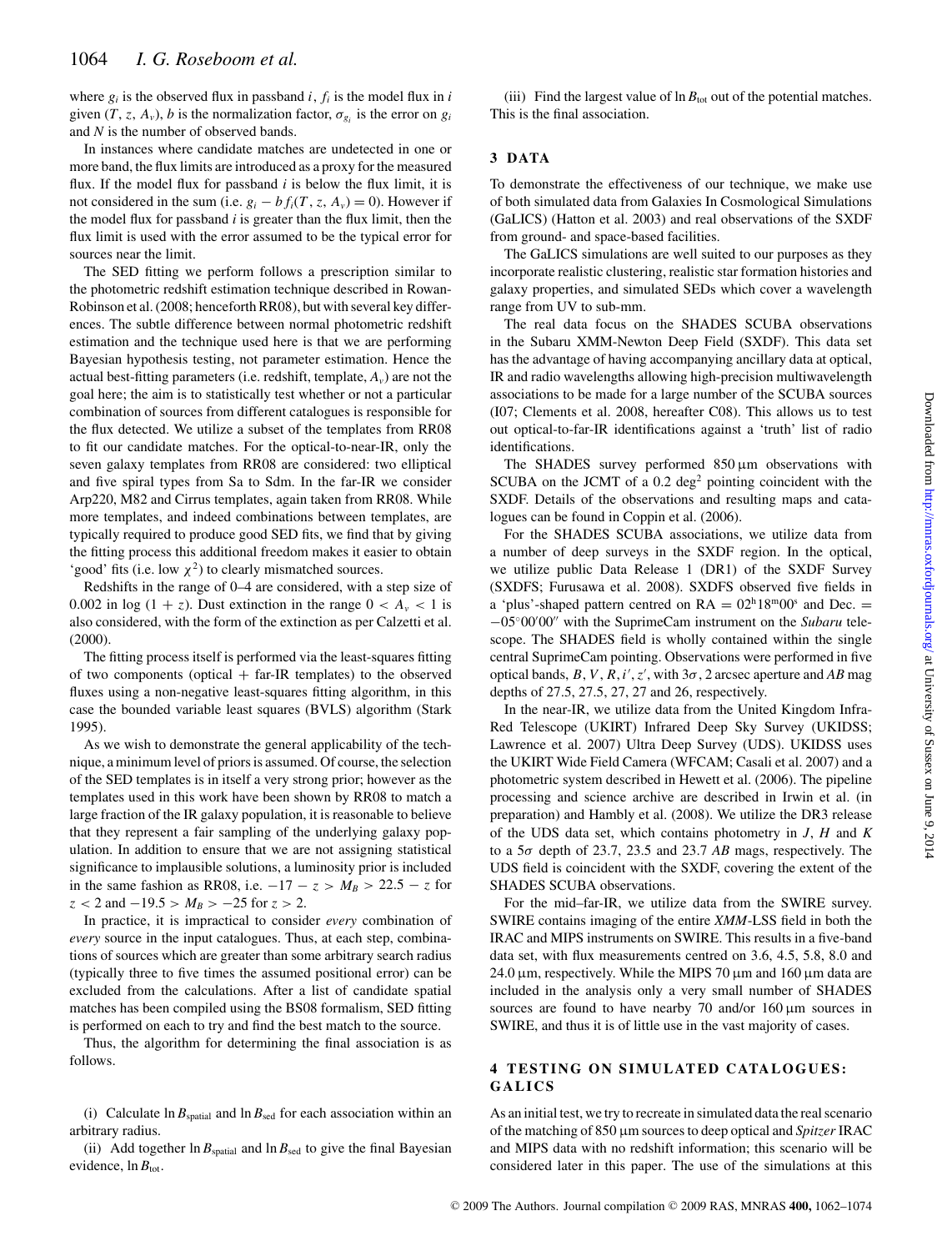stage is vital as it offers the convenience of a perfect truth list to test against, i.e. we know the true underlying association for each object a priori, something which is never truly possible with real data.

We select one cone (Cone 1:  $1 \text{ deg}^2$ ) of GaLICS simulations with photometry in five optical bands  $(B, V, R, i', z')$ , three near-IR bands (*J*, *H*, *K*), the four *Spitzer* IRAC bands, and the MIPS 24 and  $70 \mu m$  bands. The simulated data are then broken up into three catalogues: an optical-near-IR catalogue, a 'SWIRE' *Spitzer* IRAC+MIPS 24  $\mu$ m catalogue and a SCUBA 850  $\mu$ m catalogue. Flux limits are introduced to make these catalogues resemble those found in the SXDF. All objects with  $B < 27$ ,  $S_{3.6} > 10 \mu Jy$  and  $S_{850} >$ 2 mJy are kept in the catalogues. Additional limits are placed on the fluxes in the 'SWIRE' catalogue to take into account the varying sensitivity between the IRAC channels and MIPS 24 µm. Catalogued objects with flux values less than 40  $\mu$ Jy at IRAC 5.8  $\mu$ m and 8.0  $\mu$ m, or <50  $\mu$ Jy at 24  $\mu$ m, are treated as undetected at these wavelengths in the analysis. While these limits are somewhat lower than the real data in the SXDF, they better match the observed number density of objects in each catalogue. This mismatch is a result of a natural disparity between the number density of far-IR luminous sources in the GaLICS simulations compared to the real Universe.

These cuts result in catalogues of  $253$  SCUBA  $850 \,\mu m$ sources, 34 932 *Spitzer* sources (10 817 with 24 µm) and 306 842 optical+near-IR sources, respectively.

As the flux limits for each catalogue are imposed on different wavelength regimes, there is a natural disparity between the catalogues; this is reflected by the fact that not all of the sources in one catalogue have matches in the other two. Specifically, only 129 of the 253 mock SCUBA sources have corresponding entries in the *Spitzer* catalogue. Of these, 117 are 'detected' at 24 µm (i.e. model  $S_{24 \mu m} > 50 \,\mu Jy$ .

The positions of objects in the three catalogues are independently scattered by Gaussian random errors, with the positional uncertainty in each case being 0.1 arcsec in optical, 0.2 arcsec in *Spitzer* and 3 arcsec in SCUBA 850 µm.

For our first test, we try and find associations between our three catalogues requiring the fact that a  $24 \mu m$  detection is present in the *Spitzer* catalogue (i.e.  $S_{24 \mu m} > 50 \mu Jy$ ). For comparison, we also find the best 24  $\mu$ m association for each mock SCUBA source using the *p*-statistic (Downes et al. 1986). Table 1 summarizes our results in terms of completeness (total number of correct matches over all true associations) and reliability (number of correct matches over total made). Like the *p*-statistic, our approach relies on a single statistic to determine the believability of an association, the Bayesian evidence  $\ln B$ . Three  $\ln B$  selection thresholds are presented: none,  $\ln B > 5$  and  $\ln B > 2.2$ . The  $\ln B > 5$  selection is consistent with 'strong evidence' for a match according to the Jefferys scale (Jeffreys 1961). A final selection (ln  $B > 2.2$ ) which matches the number of associations found via the  $p < 0.05$  selec-

Table 1. Summary of completeness (C) and reliability (R) of matching between simulated optical, *Spitzer* and SCUBA band catalogues, where we require that the association has a measured flux at  $24 \mu m$ .

|                                   |     | Total Correct C | (per cent) | R<br>(per cent) |
|-----------------------------------|-----|-----------------|------------|-----------------|
| $p_{24} < 0.05$                   | 106 | 92              | 79         | 86              |
| Bayesian matching (no cut)        | 181 | 115             | 98         | 64              |
| Bayesian matching (ln $B > 5$ )   | 89  | 85              | 73         | 96              |
| Bayesian matching (ln $B > 2.2$ ) | 106 | 96              | 83         | 90              |

 $\overline{Q}$ 

 $\overline{0}$ 

ഗ

 $\circ$ 

 $\overline{C}$ 

 $\, \geq$  $\circ$ 



Figure 1. Redshift distribution of correctly recovered associations using both our Bayesian approach (solid line) and the *p*-statistic (dot–dashed line). The Bayesian approach appears to recover more high- $z$  ( $z > 1.5$ ) associations, while the *p*-statistic is more effective at low-to-intermediate redshift. This can be attributed to the different philosophy of each approach, as explained in the text.

 $\overline{2}$ 

Redshift

 $\mathbf{1}$ 

tion is also shown. This is to enable a fair and direct comparison between the two methods.

From Table 1, it can be seen that the Bayesian analysis performs similar to the *p*-statistic in correctly associating sub-mm with shorter wavelength counterparts, with both achieving a completeness of around 80 per cent and a reliability of ∼90 per cent. One advantage of the Bayesian approach over the *p*-statistic is its ability to make correct identifications at the highest redshifts. This can be seen in Fig. 1 which shows the redshift distribution for the correct Bayesian and *p*-statistic matches. The Bayesian approach correctly recovers 38/42 associations at  $z > 1.5$  while the *p*-statistic only recovers 20/42. The reason for this is clear; the  $24 \mu m$  flux of these sources drops dramatically as a function of redshift, whereas the  $850 \,\mu m$ flux, as a result of the negative *k*-correction, stays relatively constant. Thus, the 24 µm associations for high-*z* SCUBA sources will always be very faint and hence have a high number density. As the *p*-statistic is based on the number density of sources at or above a given flux level, it will often determine that faint, higher *z*, counterparts have a high chance of being spurious.

However, Fig. 1 shows one failure of the Bayesian approach, which is a decrement of correct associations around  $z = 1-1.4$ . This can be attributed to the fact that the GaLICS-simulated SEDs do contain as strong absorption in the silicate feature at a rest frame of 9.7  $\mu$ m as found in the RR08 templates. As this enters the 24  $\mu$ m band at  $z \sim 1$ , the 'observed' 24 µm flux is always found to be much greater than would be expected from the RR08 templates. This results in poor fits to the available templates, in turn causing associations whose true redshift is to be given low evidence in this range.

While associations with 24  $\mu$ m sources are a reasonably reliable 'gateway' to associations at shorter wavelengths, unfortunately not all sub-mm sources will have detections at  $24 \mu m$ . Thus, we would like to be able to find reliable associations for these sources on the basis of *Spitzer* IRAC and optical/near-IR data alone. To determine if our approach can successfully produce associations in the absence of  $24 \mu$ m detections we repeat the above analysis, but this time allow sources from the *Spitzer* catalogue without 24 µm to be considered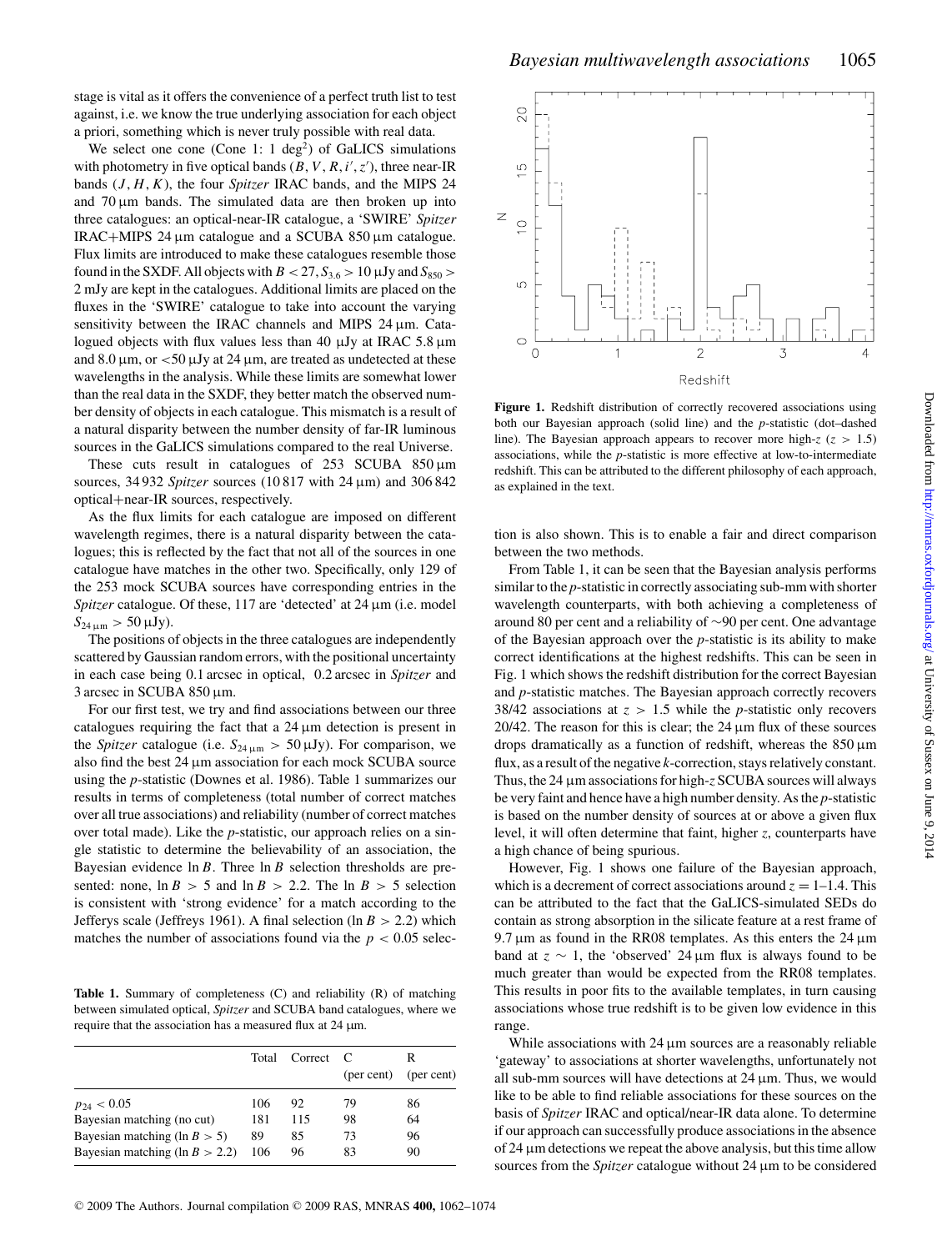Table 2. Summary of completeness (C) and reliability (R) of matching between simulated optical, *Spitzer* and SCUBA band catalogues, where we do not require that the association has a measured flux at  $24 \mu m$ .

| Base priors                         | Total | Correct | C<br>(per cent) | R<br>(per cent) |
|-------------------------------------|-------|---------|-----------------|-----------------|
| $p_{24}$ or $p_{3.6} < 0.05$        | 109   | 93      | 72              | 85              |
| Bayesian matching (no cut)          | 225   | 115     | 89              | 51              |
| Bayesian matching (ln $B > 5$ )     | 130   | 93      | 72              | 72              |
| Bayesian matching (ln $B > 8$ )     | 109   | 85      | 66              | 78              |
| Redshift and extra $M_B$ prior      |       |         |                 |                 |
| Bayesian matching (no cut)          | 225   | 117     | 91              | 52              |
| Bayesian matching ( $\ln B > 5$ )   | 110   | 94      | 73              | 85              |
| Bayesian matching ( $\ln B > 5.2$ ) | 109   | 93      | 72              | 85              |
|                                     |       |         |                 |                 |

as potential counterparts. The completeness and reliability of these associations are given in Table 2.

By allowing associations between sub-mm and IRAC-only (i.e.  $3.6 \,\mu$ m) sources, the reliability of our associations drops considerably. For comparison the  $p$ -statistic is also computed for the 3.6  $\mu$ m sources, with the final *p*-statistic-determined association to be the better of the  $3.6 \mu m$  or  $24 \mu m$  associations.

Under these circumstances, our approach results in considerably worse completeness and reliability than the *p*-statistic for the same number of objects selected. This is not unexpected; the number of  $850 \,\mu m$  sources in the simulations without accompanying 24  $\mu$ m detections is very small (12/129), while the number of *Spitzer* catalogue objects without  $24 \mu m$  is much higher ( $24 \frac{115}{34} \frac{932}{.}$ ).

Encouragingly, we correctly identify all  $12 850 \,\mu$ m sources without 24  $\mu$ m counterparts with strong evidence (ln B > 9), while the *p*-statistic only recovers one of these.

Investigating the properties of the incorrect associations made by our technique immediately reveals the reason for such poor performance in this scenario. Fig. 2 shows the  $M_B$  versus redshift for the  $\ln B > 5$  associations. The vast majority of the mismatches are



Figure 2.  $M_B$  versus redshift for correct (asterisks) and incorrect (crosses) associations with strong evidence (ln  $B > 5$ ). The vast majority of incorrect associations is found in the redshift range  $1.2 < z < 1.6$  with low  $M_B$ . The parameter space between the dotted lines represents the region which we attempt to disfavour in the SED fitting via the introduction of the prior discussed in the text.

located in the redshift range  $z = 1.2$ –1.6, with systematically lower optical luminosities. This failure of our approach can be attributed to the erroneous treatment of the 9.7 µm silicate absorption feature in the model SEDs. While in the case of the  $24 \mu$ m-only associations this hampered our ability to make associations with strong evidence, here 3.6  $\mu$ m associations with strong evidence are able to be made as the predicted  $24 \mu m$  flux from the templates is much lower and hence much closer to (or below) the  $S_{24 \text{ µm}} > 50 \text{ µJy}$  flux limit. Knowing this we can introduce a prior based on the  $M_B - z$  evolution such that these low-luminosity, intermediate redshift solutions are strongly disfavoured. The prior introduced is defined as  $p = 1 (M_B + 19.5 + 0.9 * z)$  for  $-0.9 * z - 19.5 < M_B < -0.9 * z - 18.7$ and  $z > 0.3$ ,  $p = 1$  for  $M_B < -0.9 * z - 19.5$  or  $z < 0.3$ , and  $p = 0$ for  $M_B > -0.9 * z - 18.7$  and  $z > 0.3$ . In a further effort to recover the true associations we also introduce the true redshift distribution of the  $850 \mu m$  sources as a prior, where the redshift distribution of sources is modelled as a Gaussian with mean  $z = 2.24$  and  $\sigma =$ 0.945. Again, this prior is only invoked at  $z > 0.3$  so as not to affect our ability to recover the small number of low-luminosity  $850 \,\mu m$ sources at low redshift. The result of repeating the analysis with the introduction of these priors is given in Table 2.

With the 24  $\mu$ m-only associations we succeed in doing as well as a *p*-statistic-based analysis, with the major benefit being the fact that a larger number of high-*z* associations are made. In this scenario  $46/53$  z > 1.5 850 µm sources are correctly identified with strong evidence, while only 24/53 are recovered by the *p*-statistic.

#### **5 TESTING ON SHADES SCUBA SOURCES**

To test the effectiveness of our association technique on real data we try to reproduce the optical–mid-IR associations of SHADES SCUBA sources with confident radio IDs in the SXDF compiled by I07 and subsequently analysed to produce photometric redshifts and SED fits by C08. Here we propose a simple test for the application of our association algorithm, produce associations with only the optical and IR data sets and see if these coincide with the 33 SMGs with confident radio associations presented in I07 and C08. Table 3 compares the associations and best-fitting photometric redshifts from I07 and C08 to those determined using our Bayesian approach.

Several important caveats must be introduced before the matching can be performed. First, only SWIRE catalogue objects with detections in two or more bands are considered. This restriction is imposed as a faint single-band SWIRE detection is highly likely to be spurious and is also easily fitted by any far-IR SED. As we are now dealing with real data, the redshift and the extra  $M_b$  priors introduced in the previous section should no longer be necessary as these were introduced to overcome deficiencies in the model SEDs. Thus, the only priors included are the  $M_b$  prior from RR08 to ensure plausible luminosities and the implicit prior that the SEDs are well approximated by our limited range of templates. In addition as we expect the SED fitting to be more successful on the real data we consider all matches, not just those with 24 µm IDs. While any associations made without the benefit of a 24  $\mu$ m detection should be treated with great care, it will be very interesting to see if our technique can be successful in making reliable associations with IRAC and near-IR/optical data alone. To account for the limited range of templates and systematic differences between these and the data, a minimum error is enforced on all of the flux densities. For the optical and UKIDSS near-IR data, a minimum error of 0.05 mag is enforced. For the IRAC data a minimum error of 5 per cent is used, while for the MIPS and SCUBA data a minimum error of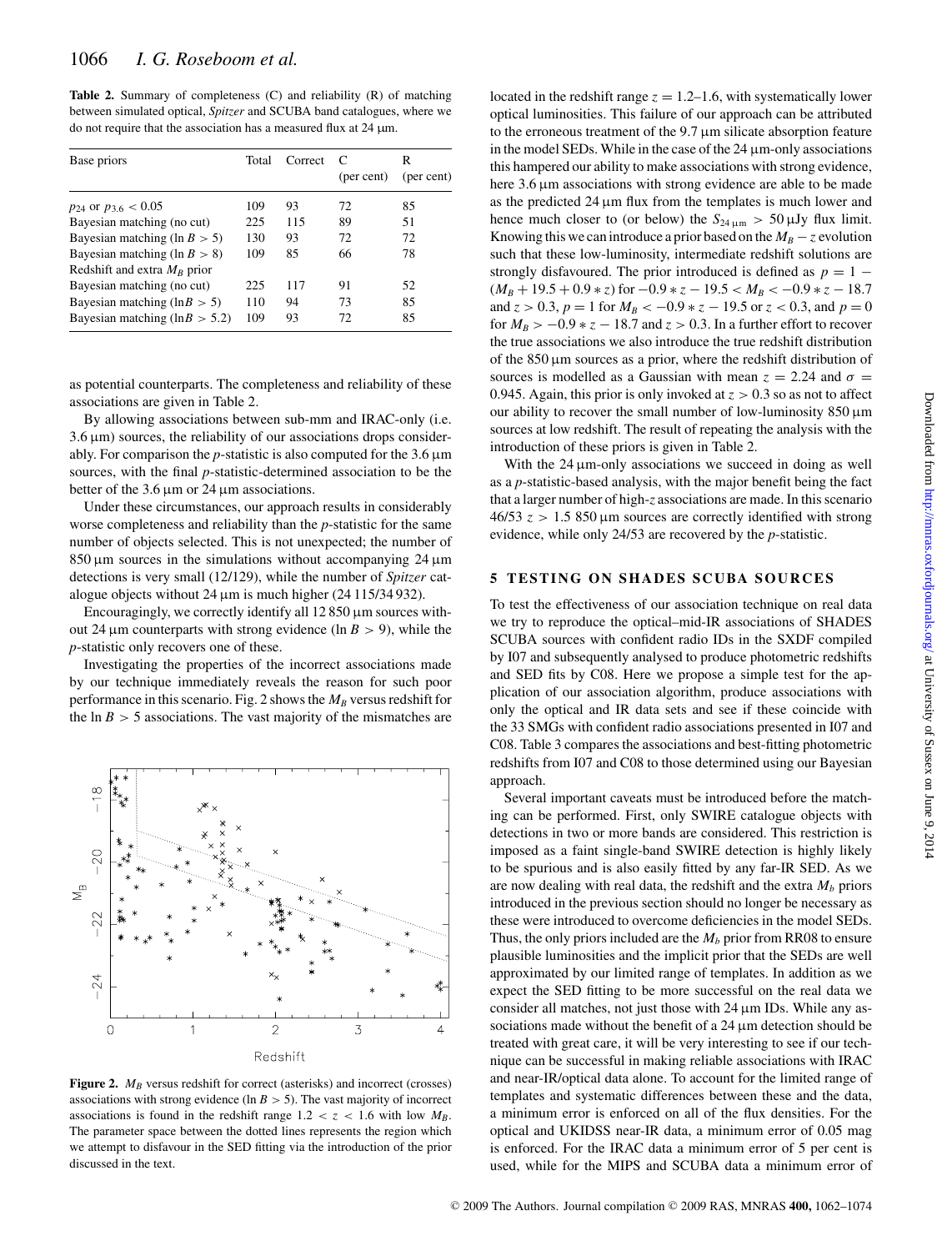**Table 3.** Comparison of SCUBA radio associations presented by Ivison et al. (2007) and C08 to those determined here. Column 2 details whether or not the association from I07 is reproduced; Y for yes, N for no and an incorrect association has been made. Where the incorrect, or an alternative, association has been made, the values for the C08 association(s) are shown (when possible). The separation quoted is the distance from best-guess position to 850 µm source in arcseconds.

| SHADES-SXDF ID             |          | Position   | Agree? (Y/N)   | $C08$ $z_{phot}$ | $z_{\text{phot}}$ | $\ln B_{\text{tot}}$ | $ln B_{sed}$ | $\chi^2$ | Separation (arcsec) |
|----------------------------|----------|------------|----------------|------------------|-------------------|----------------------|--------------|----------|---------------------|
|                            | RA (deg) | Dec. (deg) |                |                  |                   |                      |              |          |                     |
| $\mathbf{1}$               | 34.3733  | $-4.99366$ | ${\bf N}$      | 1.44             | 1.18              | $-34.0$              | $-12.6$      | 51.8     | 14.1                |
| 1 (C08)                    | 34.3776  | $-4.99354$ |                |                  | 0.8               |                      |              |          | 1.30                |
| 2                          | 34.5149  | $-4.92432$ | Y              | 2.39             | 3.19              | 52.3                 | 38.2         | 97.1     | $1.0\,$             |
| 3                          | 34.4224  | $-4.94324$ | N              | 0.41             | 1.2               | $-5.1$               | $-10.4$      | 40.5     | 13.8                |
| 3 (C08)                    | 34.4256  | $-4.94124$ |                |                  | 0.49              | $-76.2$              | $-90.3$      | 38.7     | 0.26                |
| 4                          | 34.4112  | $-5.06096$ | $\mathbf Y$    | 2.22             | 2.29              | 15.2                 | 1.3          | 26.4     | 2.3                 |
| 5                          | 34.5119  | $-5.00857$ | Y              | 1.67             | 3.0               | 89.9                 | 76.0         | 211.8    | 2.0                 |
| $6($ C08:603)              | 34.3742  | $-5.05531$ | $\mathbf Y$    | 1.1              | 2.57              | 33.8                 | 22.3         | 50.9     | 7.7                 |
| 7                          | 34.4120  | $-5.09112$ | $\mathbf Y$    | 2.31             | 2.87              | 20.4                 | 7.1          | 91.6     | 4.4                 |
| 8                          | 34.4340  | $-4.93029$ | $\mathbf Y$    | 2.53             | 1.7               | 34.7                 | 22.9         | 254.5    | 7.0                 |
| $10\,$                     | 34.6053  | $-4.93285$ | ${\bf N}$      | 2.08             | 1.16              | 14.7                 | 0.7          | 26.2     | 1.16                |
| 10 (C08)                   | 34.6062  | $-4.93303$ |                |                  | 1.49              |                      |              |          | 3.95                |
| 11                         | 34.3548  | $-4.99300$ | $\mathbf Y$    | 2.3              | $0.5\,$           | 9.5                  | $-4.3$       | 12.7     | 2.6                 |
| 12                         | 34.4943  | $-5.08449$ | ${\bf N}$      | 3.07             | 1.0               | $7.1\,$              | $-1.7$       | 35.0     | 11.15               |
| 12 (C08)                   | 34.4971  | $-5.08447$ |                |                  | 0.5               |                      |              |          | 1.1                 |
| $14^a$                     | 34.5780  | $-5.04706$ | $\mathbf Y$    | 2.24             | 2.45              | 8.1                  | $-2.1$       | 57.9     | 9.5                 |
| 19                         | 34.6161  | $-4.97689$ | $\mathbf Y$    | 2.06             | 2.34              | 14.4                 | $1.4\,$      | 22.7     | 4.9                 |
| $21^b$                     | 34.4271  | $-5.07359$ | $\mathbf Y$    | 0.044            | 0.13              | 704.8                | 691.8        | 95.3     | 5.1                 |
| 23                         | 34.4268  | $-5.09604$ | $\mathbf Y$    | 2.22             | 3.36              | 8.6                  | $-5.4$       | 27.0     | 1.5                 |
| 24 <sup>a</sup>            | 34.3947  | $-5.07502$ | Y              | 1.01             | 1.08              | 1.9                  | $-9.5$       | 75.3     | $8.0\,$             |
| 27 (C08:2701)              | 34.5330  | $-5.02931$ | $\mathbf{Y}^c$ | $2.0\,$          | 3.2               | 34.6                 | 20.9         | 28.1     | 3.1                 |
| 27 (C08:2703)              | 34.5333  | $-5.03169$ |                |                  | 1.3               | 5.7                  | $-6.8$       | 212.3    | 5.93                |
| 27 (C08:2702)              | 34.534   | $-5.02791$ |                |                  | 1.4               | 4.0                  | $-6.5$       | 164.5    | 9.1                 |
| 28                         | 34.5284  | $-4.98821$ | $Y^d$          | 1.16             | 1.2               | 21.4                 | 8.1          | 595.2    | 3.9                 |
| 28 (C08)                   | 34.5287  | $-4.98692$ |                |                  | 0.98              | $-8.0$               | $-21.6$      | 317.6    | 3.48                |
| 29 (C08:2902)              | 34.5672  | $-4.91921$ | ${\bf N}$      | $1.0\,$          | 1.63              | $-593$               | $-605$       | 732.9    | 5.7                 |
| 29 (C08:29+)               | 34.5672  | $-4.91915$ |                |                  |                   |                      | 6.1          |          |                     |
| 30                         | 34.4167  | $-5.02101$ | Y              | 1.13             | 3.1               | 52.8                 | 39.7         | 43.6     | 4.58                |
| 31 (C08:3101)              | 34.3994  | $-4.93208$ | $Y^d$          | 2.21             | 0.81              | 7.1                  | $-4.6$       | 43.6     | $7.0\,$             |
| 31 (C08:3102)              | 34.4025  | $-4.93201$ |                |                  | 1.6               | $-4.9$               | $-17.8$      | 40.9     | 5.1                 |
| 35                         | 34.5020  | $-4.88686$ | ${\bf N}$      | 1.23             | $1.0\,$           | 3.6                  | $-8.6$       | 1271.0   | 6.3                 |
| 35(C08)                    | 34.5035  | $-4.88503$ |                |                  | 1.17              | $-90.6$              | $-103.4$     | 165.6    | 5.1                 |
| 37                         | 34.3524  | $-4.97812$ | Y              | 1.34             | $0.2\,$           | 8.5                  | $-5.3$       | 317.7    | 2.4                 |
| 47 (C08:4701)              | 34.3932  | $-4.98258$ | $Y^d$          | 1.39             | 1.04              | 8.3                  | $-3.5$       | 395.5    | 7.1                 |
| 47 (C08:4702)              | 34.3904  | $-4.98268$ |                |                  | 1.32              | $-274.0$             | $-287.7$     | 393.4    | $3.0\,$             |
| 47 (C08:4703)              | 34.3933  | $-4.98327$ |                |                  | 1.3               | $-16.3$              | $-27.5$      | 54.5     | 7.9                 |
| 52 (C08:5202) <sup>e</sup> | 34.5206  | $-5.08367$ | $\mathbf{Y}^c$ | 2.98             | 1.4               | 9.1                  | $-2.6$       | 693.0    | 7.6                 |
| 52 (C08:5201)              | 34.5213  | $-5.08155$ |                |                  | 0.5               | 3.6                  | $-10.0$      | 177.7    | 3.2                 |
| 69 <sup>a</sup>            | 34.4660  | $-5.04958$ | N              | 1.31             | 0.7               | 5.3                  | $-4.3$       | 262.7    | 10.1                |
| 69 (C08)                   | 34.4627  | $-5.05077$ |                | 1.05             | $-7.8$            | $-14.6$              | 96.3         | 13.0     |                     |
| 71                         | 34.5887  | $-4.98366$ | $\mathbf Y$    | 2.24             | 3.5               | 10.3                 | $-3.6$       | 86.9     | 2.1                 |
| 74 <sup>a</sup>            | 34.4927  | $-4.90575$ | ${\bf N}$      | 0.75             | 3.1               | 6.1                  | $-2.2$       | 27.4     | 10.9                |
| 74 (C08)                   | 34.4952  | $-4.90863$ |                |                  | 0.73              | $-1.3$               | $-14.9$      | 20.7     | 2.7                 |
| 76                         | 34.4846  | $-5.10692$ | Y              | 1.07             | 1.0               | $-55.2$              | $-66.3$      | 88.2     | 8.5                 |
| 77 (C08:7701)              | 34.4007  | $-5.07598$ | $\mathbf{Y}^c$ | 0.98             | 0.99              | $-4.1$               | $-17.5$      | 110.3    | 4.2                 |
| 77 (C08:7702)              | 34.3997  | $-5.07386$ |                |                  | 0.85              | $-5.2$               | $-15.2$      | 49.8     | 9.8                 |
| $88^a$                     | 34.5029  | $-5.08148$ | N              | 1.34             | 1.3               | 6.1                  | $-6.2$       | 26.9     | 6.5                 |
| 88 (C08)                   | 34.5067  | $-5.0786$  |                |                  | 0.67              | $-4.9$               | $-14.1$      | 22.5     | 10.7                |
| 96                         | 34.5008  | $-5.03786$ | Y              | 1.78             | 1.63              | 9.1                  | $-4.1$       | 27.9     | 4.59                |
| 119                        | 34.4841  | $-4.88158$ | $Y^d$          | 0.54             | 1.46              | 10.0                 | $-3.8$       | 57.2     | 2.86                |
| 119 (C08)                  | 34.4842  | $-4.88423$ |                |                  | 0.23              | $-4.1$               | $-14.8$      | 77.2     | 8.3                 |

*<sup>a</sup>*This association is designated as less reliable in the C08.

 $<sup>b</sup>$  Here the best ID includes a MIPS 70  $\mu$ m and 160  $\mu$ m association.</sup>

*<sup>c</sup>*Here our association agrees with C08; however, they note that since there are multiple plausible associations, which appear to be at the same redshift, they are probably associated. In each case, we present data for the alternative associations below our match.

<sup>*d*</sup>Same as a, but here we choose one of the other associations.

*<sup>e</sup>*The quoted position of this source in table 1 of C08 is wrong.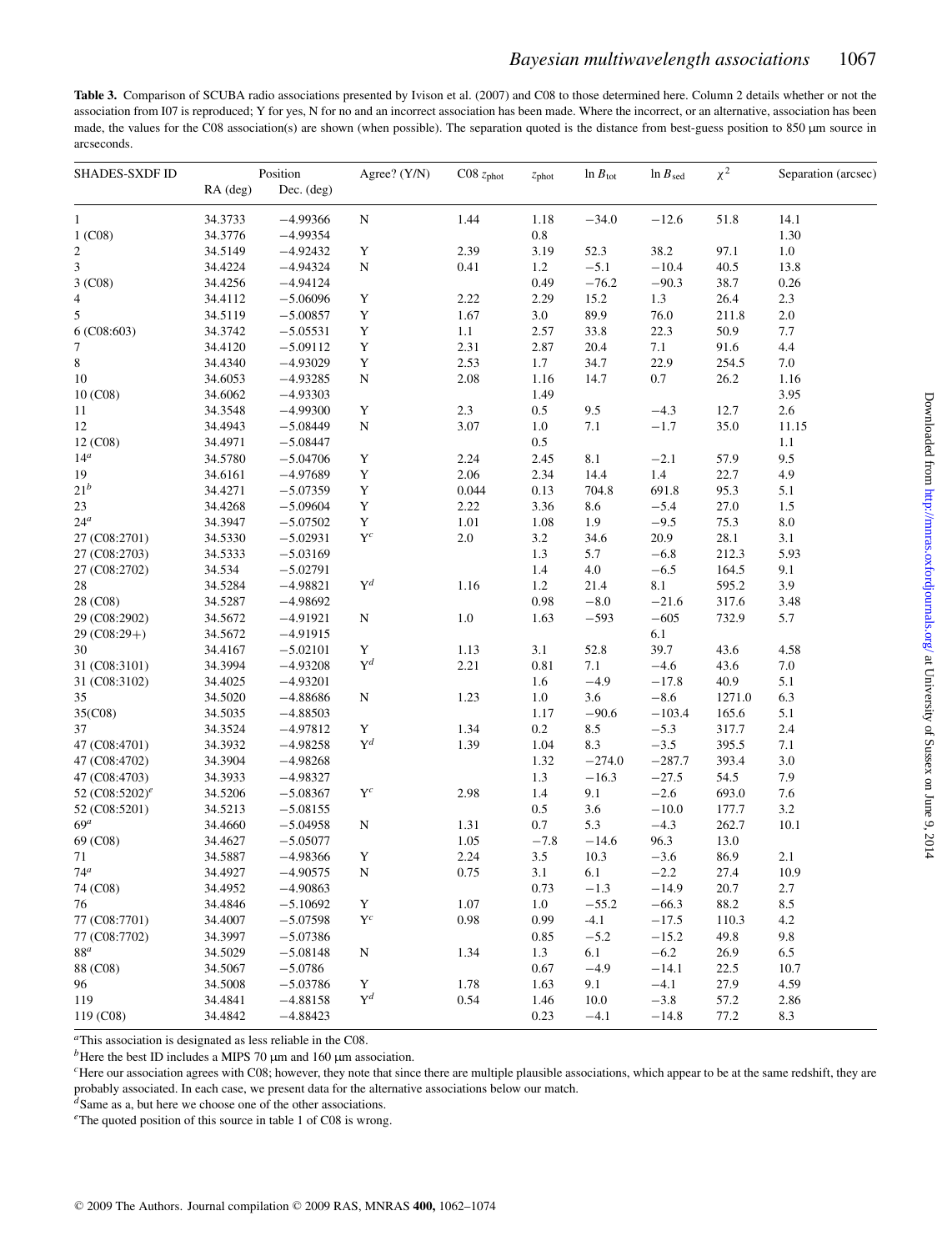10 per cent is used. In addition, only optical/IR sources within a 15 arcsec radius of the SCUBA source are considered. While in principle this technique should consider sources at all separations, for practical reasons, i.e. the limitation of computer power, it is necessary to impose a maximum search radius. This radius was chosen as it is well matched to the beam of the SCUBA instrument at  $850 \,\mu m$  and safely encompasses all the associations presented in C08.

As can be seen from Table 3, 20 of the 33 confident I07/C08 IDs are reproduced exactly by using our technique, four have different associations, but are among the multiple associations I07/C08 considered plausible, $2$  while nine are totally inconsistent with I07/C08.

Of the nine discrepant associations, three (SXDF850.1, SXDF850.10, SXDF850.12) are only detected in a single *Spitzer* band in SWIRE and hence cannot be recovered here. The alternative associations that we make for SXDF850.1 and SXDF850.12 are at separations greater than 10 arcsec and have relatively weak ln  $B_{\text{tot}}$ . SXDF850.10 is a nightmare scenario for the technique as it has a spurious counterpart very nearby (1.1 arcsec) with a photo-*z* in the  $1.1 < z < 1.4$  redshift range where 24  $\mu$ m is expected to be weak/non-detected due to silicate absorption.

The other six are interesting cases as follows. SXDF850.3 has a very unusual SED with relatively bright IRAC 3.6 and 4.5  $\mu$ m fluxes but nothing in the other IRAC bands or MIPS 24  $\mu$ m despite the best-fitting template SED that predicts the fluxes in these bands to be well above the detection limit. This was also noted by C08 and investigations into the origin of this unusual SED shape, whether it be real or a result of problems with the data, will be presented in future work. As a result, here an alternative match at large separation is found; however, this has very weak evidence (ln  $B_{\text{tot}} = -5.1$ ).

SXDF850.29 is also a problematic association for C08. Both of the bright nearby optical sources are at low redshift ( $z \approx 0.18$ ) and do not have SEDs suggestive of strong  $850 \,\mu m$  emission. They suggest that this could in fact be a lensed system, with the submm flux coming from a background galaxy which may appear as a small amount of extended  $3.6 \mu m$  from one of the galaxies. Here we associate it with the nearby bright SWIRE source (2902 from C08), but with very weak evidence. Complicated situations such as this are unlikely to be recovered by our technique.

SXDF850.35 is a very interesting case. The SWIRE data contain detections in all four IRAC bands and MIPS 24 µm which provides quite a good fit to the M82 template. However at the photo-*z* determined, the best-fitting template does not contain enough 850 µm flux to be detected by SCUBA. Thus, this match is given a very weak evidence (ln  $B_{\text{sed}} = -103$ ). We make an alternative association with a slightly more distant source, but again with very weak evidence, suggesting that it is not a plausible alternative. Either the C08/I07 association is wrong here or this is a clear case of the small number of SED templates used here not being sufficient.

SXDF850.69 is designated as a less secure association by C08 as the position of the associated radio source is 13 arcsec away from the SCUBA position. We find a weak (ln  $B_{\text{tot}} = 5.3$ ) alternative association here.

SXDF850.74 is also designated as less secure by C08. This is another relatively nearby ( $z<sub>phot</sub> = 0.7$ ) optical galaxy with a very faint associated SWIRE source. Again, we find a weak (ln  $B_{\text{tot}} =$ 6.1) alternative association.

SXDF850.88 is another less secure association from C08. Here we make an association with a closer, higher*z* object, but again with weak evidence (ln  $B_{\text{tot}} = 6.1$ ).

A good example of a difficult, but correctly made, association is SXDF850.6. This source is one of the most confused scenarios and the only one in our sample to have a definitive sub-mm position from interferometric sub-mm observations with the SMA (Iono et al. in preparation). Fig. 3 shows the postage-stamp image for SXDF850.6 and the first six best-fitting SEDs for each possible optical+SWIRE source.

Clearly, SXDF850.6 is one of the most difficult cases in the sample for cross-identification. The true sub-mm source is also one of the most distant, with several other sources being closer to the sub-mm position. From the values in Fig. 3, it is clear that simply using the  $\chi^2$  statistic would not be sufficient in this case; the lowest  $\chi^2$  is given by the fourth closest which has ln  $B_{\text{sed}} = -3.43$ , while the true ID (6) has worse  $\chi^2$ , but significantly greater  $\ln B_{\text{sed}}$ . This demonstrates the power of using the Bayesian evidence, which takes into account both the likelihood of an association being the correct match, with the observed sub-mm flux, *and* the likelihood of an association being the incorrect match, with an undetected sub-mm flux.

While the results of our approach on individual sources are informative, it is worth considering the completeness and reliability statistics as presented in Section 4. For no cut on evidence, we recover 24 of the 33 associations presented in I07/C08. For a reasonable evidence threshold, i.e. ln  $B_{\text{tot}} > 8$ , we recover 20 I07/C08 associations with one discrepant (SXDF850.10), translating to a 64 per cent completeness rate, with 95 per cent reliability. However it is possible, if not likely, that some of the associations presented in I07/C08 are not correct. In fact, C08 goes so far as to indicate which associations they are not confident in: SXDF850.14, SXDF850.24, SXDF850.69, SXDF850.74 and SXDF850.88. Of these, we only recover one with reasonable evidence (SXDF850.14). If we exclude these associations from our I07/C08 'truth' list, then our completeness improves to 72 per cent. Encouragingly, these completeness and reliability rates are very close to those predicted from simulations in the previous section.

A comparison of the photo-*z* estimates between C08 and here is given in Table 3. There is some level of agreement with the C08 photo-*z* measurements, although in a few cases the redshifts are clearly discrepant. This is more clearly seen in Fig. 4, where the distribution of both sets of photo-*z* estimates is shown. Also shown is the redshift distribution for spectroscopically confirmed SCUBA galaxies from Chapman et al. (2005). The median redshift for associations presented here is  $z = 1.73$ , slightly higher than the C08 measure of the same sample  $(z = 1.44)$  and significantly lower than the Chapman et al. sample which has a median of  $z = 2.5$ .

While the disagreement between the C08 and our photo-*z* measures is troubling, this is to be expected as although the templates are similar, the photometric data and fitting algorithm are subtly different. In particular, our inclusion of the UKIDSS near-IR data seems to have a significant effect on the photo-*z* estimates. In five of the cases where our photometric redshift is much different than C08 (SXDF850.5, SXDF850.11, SXDF850.23, SXDF850.30 and SXDF850.71), we find that the reason for the discrepancy is that the offset from the SWIRE position and SXDFS optical position is quite large  $(>1.5 \text{ arcsec})$  and our fit has been made using a closer UKIDSS source. Thus, only the UKIDSS near-IR and *Spitzer* data have been used to constrain the photometric redshifts in these cases. In all but one of these cases (SXDF850.11), our photo-*z* is much higher than the C08 estimate. Considering that these objects are

<sup>2</sup> Here and throughout, we define a plausible association to be the one which has either a reasonable probability of being spurious (> 5 per cent) or where it is not possible to discriminate between two or more possible associations.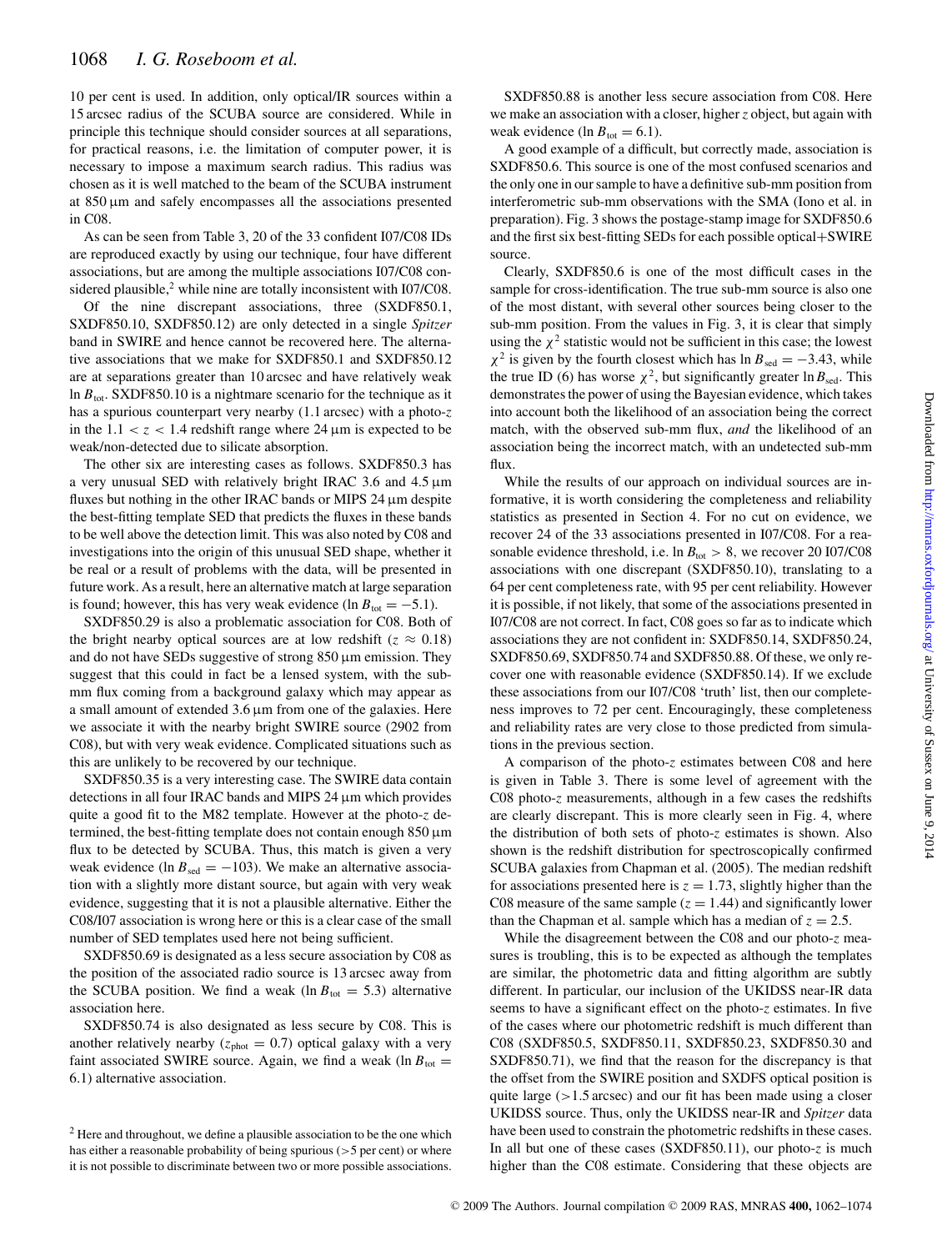

**Figure 3.** Postage-stamp image of SHADES source SXDF850.6 and its surrounding area (top) and best-fitting SEDs for each potential counterpart (bottom). The background is the SXDFS *V*-band image. Diamonds represent the SWIRE sources in the area. The circle represents the 6 arcsec positional accuracy of SCUBA. For each SED, the solid line is the overall best-fitting optical and IR SEDs, the dotted line is the optical SED, while the dot–dashed line is the IR SED. The measured ln  $B_{\text{sed}}$ , best-fitting  $\chi^2$  and photo-*z* are also given. Where a source is undetected in the *Spitzer* bands, the upper limit is shown. Subsequent SMA observations show that all the  $850 \mu m$  flux comes from ID 6 (Iono et al. in preparation).



**Figure 4.** Comparison of photometric redshift estimates for SCUBA sources from C08 (solid line) and this work (solid grey). Also shown for comparison is the spectroscopic study of Chapman et al. 2005 (dashed line). The median redshift of the photometric redshift samples is slightly less, but still reasonably consistent with the spectroscopic sample.

possibly drop-outs in the deep SXDFS *V*-band-selected catalogue  $(V < 27.2)$ , high redshifts  $(z > 3)$  should be expected.

While the median photometric redshift for  $850 \,\mu m$  sources in C08 is only slightly lower than that found here, it is clear from Fig. 4 that our median redshift is inflated by a small number of objects at  $z > 3$  and in fact the distribution is missing the large peak of galaxies at z ∼ 2.5 which appear in both the C08 and Chapman et al. analyses. There are several reasons to expect this discrepancy. As pointed out in C08, the spectroscopic redshift desert around  $z \sim 1.5$  slightly biases the Chapman et al. sample to higher redshifts. However, the greatest effect comes from requiring a SWIRE and optical counterpart to each SCUBA source. This inherently means that higher *z* sources which are too faint to be found in the SWIRE or SXDFS catalogues naturally fall out of our sample. While this was less of a problem in C08, as they utilize the accompanying deep radio associations, here we rely on the quality of the SWIRE data to decide the correct association, in particular the  $24 \mu m$  data which do not have a large number of sources at  $z > 2$ . Thus with the data at hand, it is only possible to associate the low-*z* and/or high-luminosity 850 µm sources.

# **6 DISCUSSION**

# **6.1 Associations for other previously unassociated SHADES SCUBA sources**

While I07 present confident radio IDs for 33 SHADES SCUBA sources in the SXDF region, a total of 60  $850 \mu m$  sources greater than  $3.5\sigma$  were identified. While some of these have tenuous radio and/or mid-IR associations presented by I07, these associations are either confused or have a high chance of being spurious as determined by the *p*-statistic. However, as discussed in Section 4, the *p*-statistic can often be too harsh on sources at high redshifts where the expected counterpart would be faint.

Thus in addition to the subset of sources with confident IDs, we have also run our association algorithm on the full SHADES 850 µm catalogue in the SXDF. Applying the same ln  $B_{\text{tot}} > 8$  cut used above, we present four new plausible associations for SHADES SCUBA sources without confident radio IDs. The details of these associations are given in Table 4.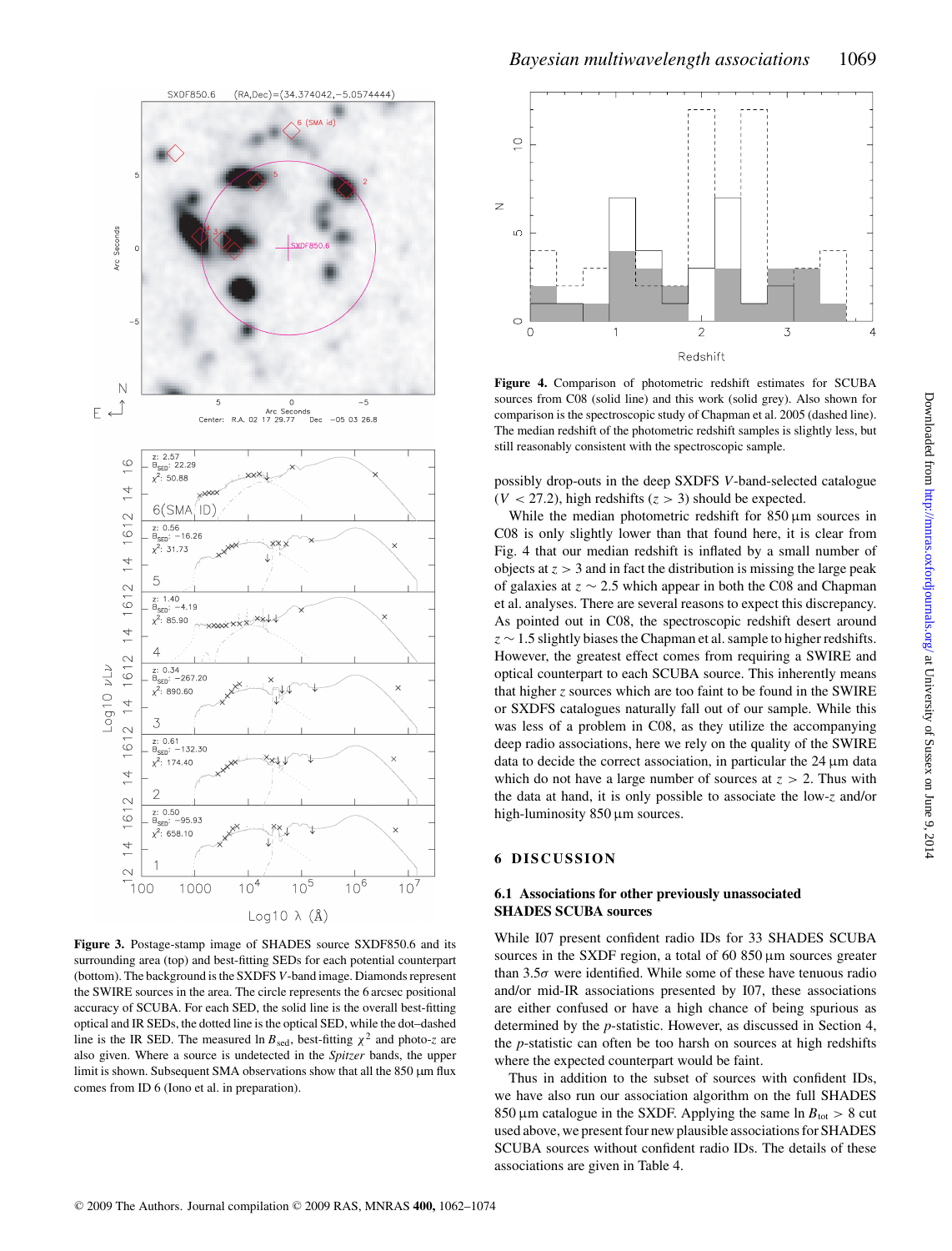| Table 4. Associations for SHADES-SXDF SCUBA sources without |                   |       |                                                    |       |       |       |       | confident radio IDs. The position is the best-guess position from a combination of individual source positions as per BS08. |                               |                         |                         |                     |                         |                                  |                   |                |                |                           |
|-------------------------------------------------------------|-------------------|-------|----------------------------------------------------|-------|-------|-------|-------|-----------------------------------------------------------------------------------------------------------------------------|-------------------------------|-------------------------|-------------------------|---------------------|-------------------------|----------------------------------|-------------------|----------------|----------------|---------------------------|
| SXDFID Position                                             | Z <sub>phot</sub> |       | $\ln B_{\text{tot}}$ $\ln B_{\text{sed}}$ $\chi^2$ |       |       |       |       | $F_{3.6}$ $F_{4.5}$ $F_{5.8}$ $F_{8.0}$ $F_{24}$ $F_{850}$                                                                  |                               | B                       |                         |                     |                         |                                  |                   |                |                | Separation <sup>(")</sup> |
| $(4.345 - 5.0126)$ 2.30 10.69                               |                   |       | $-0.83$                                            | 8.36  |       |       | 185.6 |                                                                                                                             |                               |                         |                         |                     |                         |                                  | 24.31             | 23.47          | 7.6            |                           |
| $34.446 - 5.1081$                                           | 3.67              | 42.10 |                                                    | 268.2 | 16.97 | 16.84 |       | 6050<br>166.3                                                                                                               | 27.33<br>3650<br>4350<br>4050 | 26.81<br>29.97<br>29.98 | 56.53<br>28.52<br>28.52 | គ<br>កំពុង<br>កំពុង | 77<br>26.25<br>26.27.34 | ភ្នំ និង<br>ភ្នំ និង<br>ភ្នំ ដឹង |                   |                |                | $\frac{1}{4}$             |
| $34.532 - 5.0680$                                           | 0.71              | 9.57  | $-3.2$                                             | 113.6 | 6.24  | 3.9   |       |                                                                                                                             |                               |                         |                         |                     |                         |                                  | $\frac{1}{23.11}$ |                |                | 5.6                       |
| 84.547 -5.0468                                              | 1.48              | 10.62 | $-3.2$                                             | 23.2  | 15.94 | 14.78 |       |                                                                                                                             |                               |                         |                         |                     |                         |                                  |                   | 22.84<br>22.38 | 22.42<br>21.92 | 2.3                       |
|                                                             |                   |       |                                                    |       |       |       |       |                                                                                                                             |                               |                         |                         |                     |                         |                                  |                   |                |                |                           |

The remaining 23 SCUBA sources are again left without optical– IR associations. It is likely that the bulk of these sources is simply too faint in the *Spitzer* IRAC and MIPS 24 µm bands to be found in the SWIRE survey.

### **6.2 Mid-IR properties of SHADES SMGs**

One of the distinct benefits of our association technique is that in addition to identifying the correct counterpart, the best-fitting photometric redshift and SED are also produced as a by-product. This allows the optical and far-IR luminosities to be easily investigated. Here we present some of these derived properties as a 'sanity' check that our SED fitting technique is behaving as it should.

Here we only include sources for which we are confident of the association via the  $\ln B_{\text{tot}} > 8$  cut. This leaves a sample of 25 sources, 21 being from our analysis of the confident C08 sample and the four new associations being made in the previous section. The one known incorrect association with  $\ln B_{\text{tot}} > 8$  (SXDF850.10) is included for the sake of fairness. Fig. 5 compares the integrated far-IR luminosity  $(8-1100 \,\mu m)$  to both redshift and  $850 \,\mu m$  flux. Encouragingly the far-IR luminosities measured here are predominately in the range of  $10^{11}$ – $10^{13.6}$  L<sub> $\odot$ </sub>, consistent with both I07 and previous work on submm galaxies (Ivison et al. 2002; Chapman et al. 2005; Pope et al. 2006). Strong correlations are found between the far-IR luminosity and both redshift and  $850 \,\mu m$  flux. This is not an unprecedented result; both Ivison et al. (2002) and Pope et al. (2006) found similar trends in smaller samples of SMGs with photometric redshifts. Here we again conclude that the correlation with a redshift of the far-IR luminosities is a result of evolution in both the number density and SED properties of ULIRG-like galaxies.



Figure 5. Far-IR luminosity versus redshift (left-hand panel) and 850  $\mu$ m flux (right-hand panel) for both the I07 SMG sample (open symbols) and the five new associations made here (solid symbols). SMGs are also broken down by the dominant far-IR SED, circles represent far-IR SEDs best fitted by the A220 template, squares represent the M82 template and stars represent the cirrus template.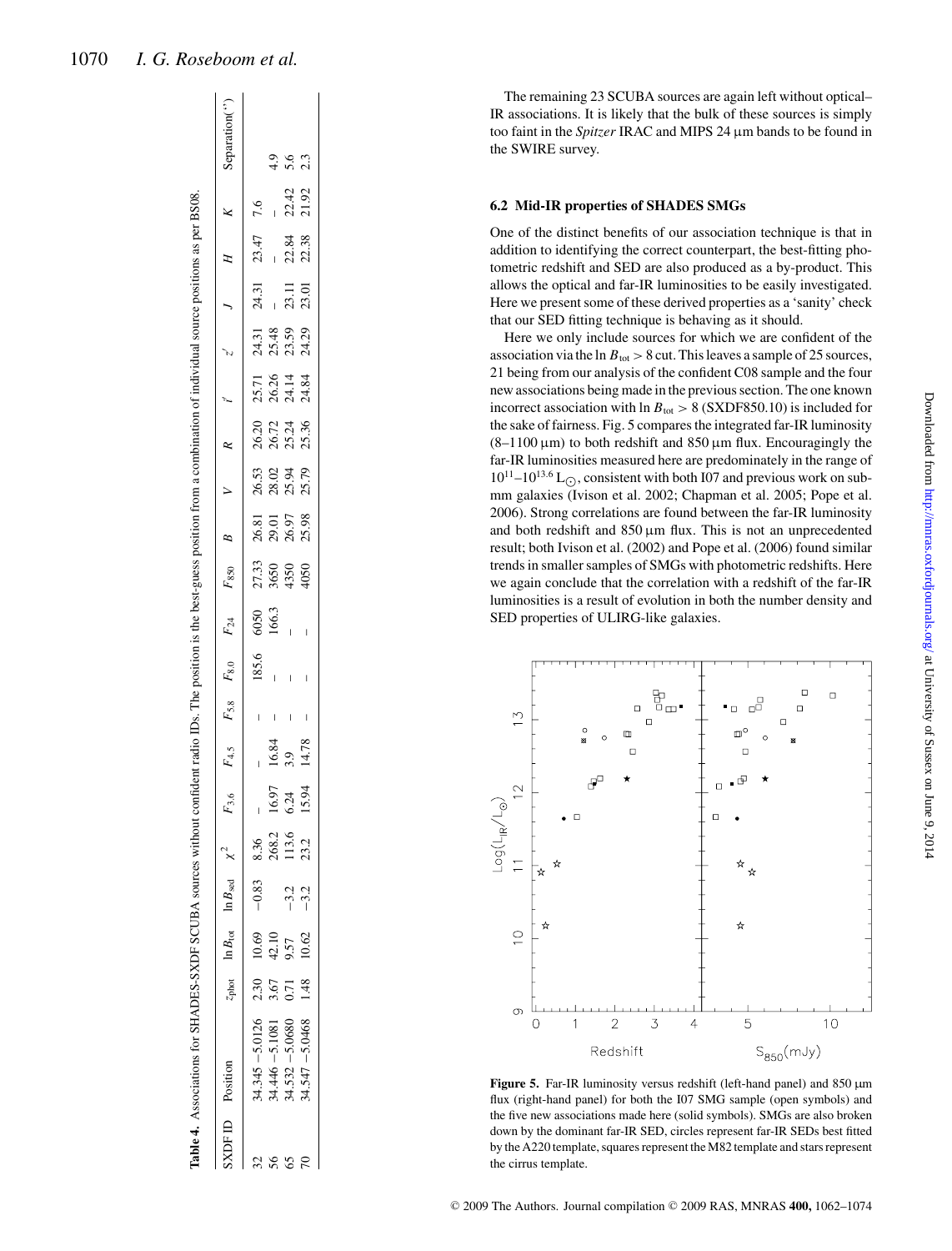

**Figure 6.** 850 µm to 1.4 GHz flux ratio versus redshift for both the I07/C08 sample and our four new associations. The solid line in the left-hand panel represents the empirical relation of Chapman et al. (2005), while the dotted line represents an Arp220 template (Carilli & Yun 2000).

Encouragingly, our four new associations have luminosities and redshifts consistent with the rest of the SMG sample. However this does make their radio-weak nature, all four being undetected in deep VLA radio imaging, somewhat mysterious. To further examine whether we expect these sources to be radio-weak, the  $850 \,\mu m$ – 1.4 GHz flux ratio-to-redshift correlation is shown in Fig. 6.

Five SMGs in our combined sample have no accompanying radio detection: the four new associations (SXDF850.32, SXDF850.56, SXDF850.65, SXDF850.70) and SXDF850.71. Of these five, three have upper limits on the  $850 \mu m/1.4 \text{ GHz}$  flux ratio which are roughly consistent with both the Chapman et al. relation and the A220 model (SXDF850.50, SXDF850.56, SXDF850.71). The other two have upper limits which are higher than both predictions, i.e. they should have been detected given the depth of the radio observations. While this would appear to be a strong argument against the plausibility of these associations, a large number of the I07/C08 sample of SMGs are also found to have  $850 \mu m/1.4 \text{ GHz}$  flux ratios much higher than expected. While this may simply be a result of the large errors on both the SCUBA  $850 \mu m$  and  $1.4 \text{ GHz}$  radio fluxes and possibly erroneous photo-*z*s, there are still a significant number of discrepant SMGs even when errors are taken into account. Six SMGs from the I07/C08 sample are found to have discrepantly high 850 µm/1.4 GHz flux ratios here. Of these, one is the incorrect association SXDF850.10. Another three are cases where we have found a photometric redshift much less than that found by C08 (SXDF850.8, SXDF850.11, SXDF850.37). In these cases, the flux ratio would not be discrepant if the SMG is actually at the C08 photo-*z* estimate rather than the one made here. This leaves two cases (SXDF850.96, SXDF850.119) in which the  $850 \,\mu m/1.4 \,\text{GHz}$ flux ratio is inexplicably discrepant. Interestingly in these cases the *p*-statistic for the radio ID is significant (0.039 and 0.043, respectively). However, both have fairly significant evidence (ln  $B_{\text{tot}} = 9.1$ )

and 10.0, respectively). So while we hesitate to further downgrade the status of these associations, this exercise again demonstrates the diagnostic power of the radio data to discriminate between plausible associations. Additionally, this also demonstrates the need for good-quality redshifts, whether they be spectroscopic or, more practically, well-calibrated photometric estimates.

#### **6.3 Associations of SMGs in the radio versus the mid-IR**

It is clear from the above discussion that deep interferometric radio images remain the most effective way to identify counterparts to sub-mm galaxies. Of the 25 IDs we are able to present with some certainty, only five are without radio counterparts.

When considering the practicality of using mid-IR data to identify distant sub-mm sources, it is worth noting that the expected ratio of the sub-mm flux to those in the IRAC and MIPS  $24 \mu m$  bands is significantly greater than the sub-mm to radio flux ratio. This is emphasized in Fig. 7. Various expected flux ratios for an Arp220 template in the *Spitzer* IRAC and MIPS bands, and also a prediction of the 1.4 GHz radio from Carilli & Yun (2000), are shown. It is clear that for a typical SCUBA 850 μm source with  $S_{850 \mu m}$  ∼ 5 mJy, and an Arp220-like SED, at  $z \sim 2.5$  we would expect to detect it in the mid-IR at 24 µm at ∼50 µJy and at 8 µm at ∼1– 2 µJy, while in the near-IR the 3.6 µJy flux would again be ∼1 µJy. These values are approximately an order of magnitude fainter than the nominal detection limits of the SWIRE survey. Clearly not all SMGs are so weak in the mid-IR, as the samples identified here are clearly identifiable in the SWIRE data. Deep *Spitzer* IRAC and MIPS surveys in fields such as GOODS and UDS do approach these depths and so we expect these data sets to be invaluable in providing counterparts for future SCUBA-2 and *Herschel* sources in these fields.

Another major complication in trying to identify optical-to-mid-IR counterparts for sub-mm galaxies is our dependence on the template SEDs to describe accurately the relationship between the flux in the different bands. In the radio, this is much simplified as the far-IR–radio correlation is known to hold to high redshifts (Chapman et al. 2005; Kovács et al. 2006; Ibar et al. 2008). While here we have used a simple set of templates which are known to crudely satisfy a wide range of galaxy types (RR08), it is clear that deriving a set of SEDs which properly map the properties of the sources under



**Figure 7.** Various flux ratios for an Arp220-like SMG at different redshifts. Expected ratios of the flux at 850 µm to IRAC 3.6 µm, 8.0 µm and MIPS 24 µm are shown as well as a model prediction for the 1.4 GHz radio flux (Carilli & Yun 2000).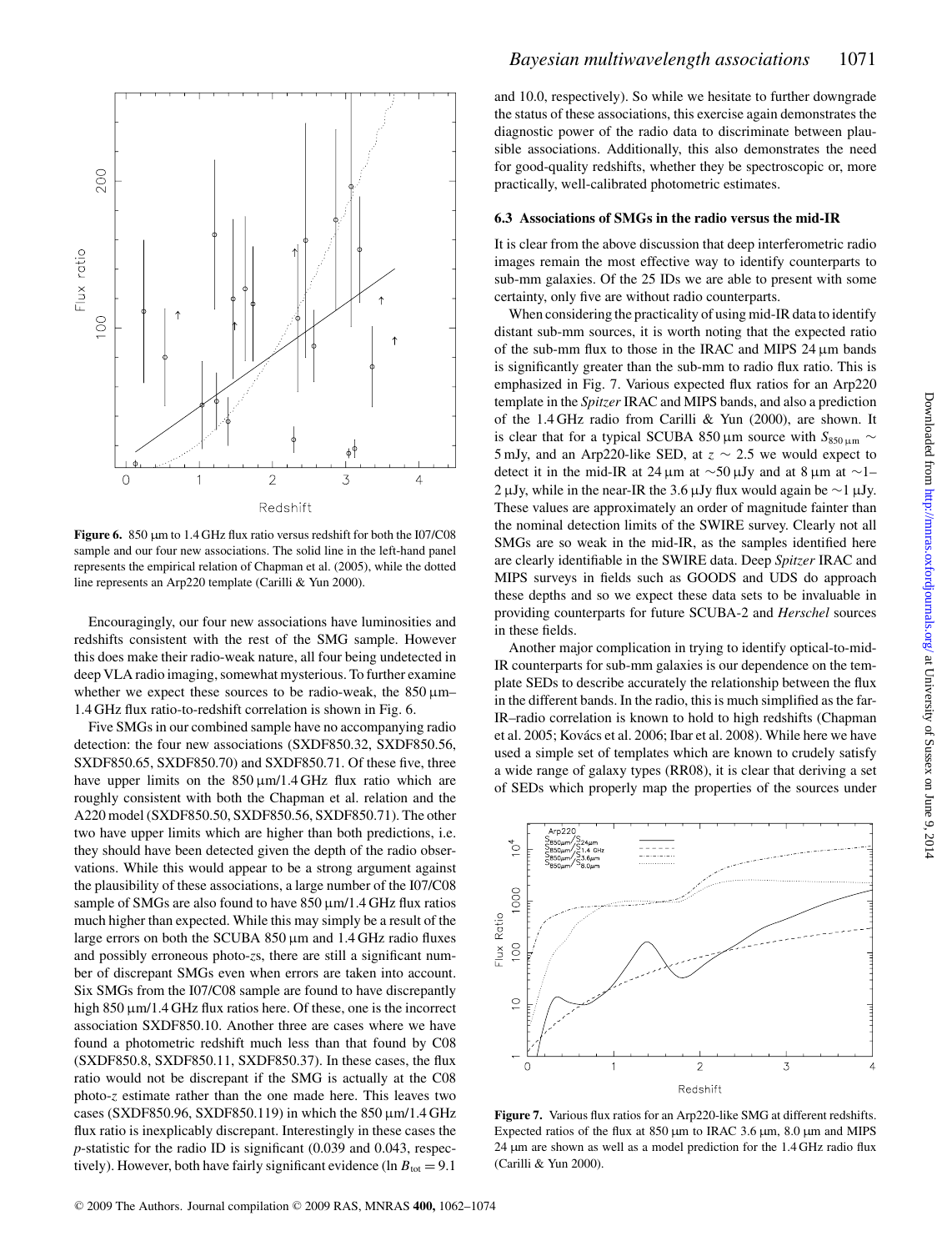investigation will provide better demarcation between correct and incorrect associations. However rather than this being a failure of the technique, it could actually be its most powerful benefit as it allows for greater flexibility in the inclusion of prior information about the galaxy population than simple techniques such as the *p*-statistic. This will be discussed further in the following section.

## **6.4 General comments on the applicability of Bayesian priors-based cross-identifications**

It is clear from the work presented above that this approach is useful for situations where spatial associations are not sufficient, but reasonable priors can be assumed about the properties of the object's SEDs. In addition, as this is an automated technique which provides a single statistic (the Bayes factor) as a measure of the 'goodness' of an association it is also very useful in situations where the number of sources requiring associations is larger than can be visually inspected. A large number of current and upcoming missions are within the bounds of these criteria, including the BLAST experiment, SCUBA-2 legacy survey and *Herschel* extra-galactic legacy surveys (Pilbratt et al. 2001), among many others.

As shown in Section 4 a major failing of the *p*-statistic, and similar, techniques is that they have difficulty in dealing with cases where the surface density of real counterparts is very high. This is often the case for sub-mm sources as they tend to be at high redshift and hence the short wavelength counterparts are expected to be faint, and therefore numerous. There is no way to easily modify these techniques to deal with this failure, as they are built around the notion that true association is that which could not occur by chance.

This is not a difficulty for our approach as we do not take into account the surface density of sources, but instead use our prior knowledge about SED shapes. However, the effectiveness of our technique is highly dependent on the implementation of these priors, as can be seen in the results of Sections 4 and 5. As we wished to simply test the association algorithm, the templates and priors used in the analysis are naive. Encouragingly even with these naive priors, we are able to achieve similar levels of completeness and reliability as the *p*-statistic in both simulated and real data.

The real power of the technique is that it can be tailored to specific applications by including priors that are more specific to the population of galaxies under consideration. One major failing of our naive set of templates is that they are not an orthogonal basis set, hence introducing a bias towards some SED shapes. For future applications, a 'gold standard' set of associations (i.e. a representative sample of associations which are known to be correct) could be used to produce a basis set of templates via principal component analysis (PCA) or similar techniques. Alternatively, if a large 'gold standard' set can be defined, the technique could be modified to do away with templates altogether and simply use the 'gold standard' set as the model distribution to test against, in a way similar to the photometric redshift technique presented by Wolf (2009). In addition, all other prior information about the galaxy population in question can be included in a natural way, e.g. predicted luminosity and redshift distributions.

It is clear that before our approach can be used, the priors on the SED must be carefully determined, tested and optimized on mock or well-known real data sets. This extra level of complexity means that existing techniques such as the *p*-statistic or other simple approaches not discussed here, such as the likelihood ratio (Sutherland & Saunders 1992), may be preferred for applications where the surface density of counterparts is low and the flux distributions are

similar (i.e. the brightest sources match to the brightest counterparts in other catalogues). However in more difficult cases such as those presented here, our technique has the potential for making reliable associations that could not be made with a simpler approach.

#### **6.5 Applicability to future** *Herschel* **surveys**

One of the most exciting applications for our proposed technique could be finding short wavelength associations for sources detected by the instruments aboard *Herschel*. In particular, the Spectral and Photometric Imaging Receiver (SPIRE) instrument (Griffin et al.  $2007$ ) will be able to image at  $250$ ,  $350$  and  $500 \text{ µm}$ . However given that the primary mirror size of *Herschel* is 3.5 m, these observations will be plagued by the same issues of poor positional uncertainty as existing sub-mm facilities. In addition, the BLAST experiment performed observations in the SPIRE bands utilizing a smaller balloon-borne 2 m primary. Thus it is of interest to see how well our technique could band merge these data sets with shorter wavelength, in particular MIPS 24 µm data.

For this exercise, we construct a set of mock catalogues from the GaLICS simulations which represent single-band SPIRE catalogues. In addition, we create a mock 'deep' MIPS 24 µm catalogue with which we want to associate our SPIRE sources. In this scenario, we only consider SPIRE bands not only because they will be the most affected by positional errors, but also because they give some indications on how effective this approach would be on existing data from BLAST. The SPIRE catalogues are flux limited at  $S_{250} > 5$  mJy,  $S_{350} > 7.5$  mJy and  $S_{500} > 6.5$  mJy. While these fluxes are relatively arbitrary, they were chosen to match the expected source density at  $250 \,\mu\text{m}$  (~2000 per deg<sup>2</sup>) quoted by large *Herschel* survey programmes such as HerMES (Oliver et al. in preparation<sup>3</sup>). The 350 and 500  $\mu$ m limits are subsequently chosen to be equivalent limits for the exposure time needed to reach the  $250 \mu m$  depth. For the MIPS  $24 \mu m$  catalogue, we select all objects with  $S_{24} > 100 \mu Jy$ . These criteria result in four single-band catalogues with 14 578 24 µm, 3631 250 µm, 1187 350 µm and 500  $500 \,\mu m$  sources, respectively. Positions for sources in each single band catalogue are scattered via Gaussian random noise with a  $\sigma$ equal to the expected positional uncertainty: 1.5 arcsec for MIPS  $24 \mu m$ , 3.5 arcsec for SPIRE  $250 \mu m$ , 4.7 arcsec for SPIRE 350  $\mu m$ and 7 arcsec for SPIRE 500 µm.

While in the previous discussion the alternative hypothesis for the calculation of  $B_{\text{sed}}$  was more obvious, i.e. the observed object has an SED inconsistent with the sub-mm emission, here that hypothesis is not so applicable as it is not practical to fit an SED template to the  $24 \mu m$  data alone. Given this, and the surprising success of the *p*-statistic in our previous tests, it seems natural to combine the two approaches and use the *p*-statistic as the alternative hypothesis. This shift is somewhat natural as the *p*-statistic is defined as the probability of finding a source of a given flux in a given search radius by random chance. Thus on face value, it is actually the statistic we are looking for to give the probability that an association is simply a random superposition.

This introduction of the *p*-statistic is mildly complicated as it is designed to give the probability of finding a single source of a given flux within a given search radius, not a collection of multiple sources. To overcome this, we calculate the total probability of finding our collection of sources by chance by first calculating the *p*-statistic for each band, given the distance from the best-estimate

<sup>3</sup> http://astronomy.sussex.ac.uk/∼sjo/Hermes/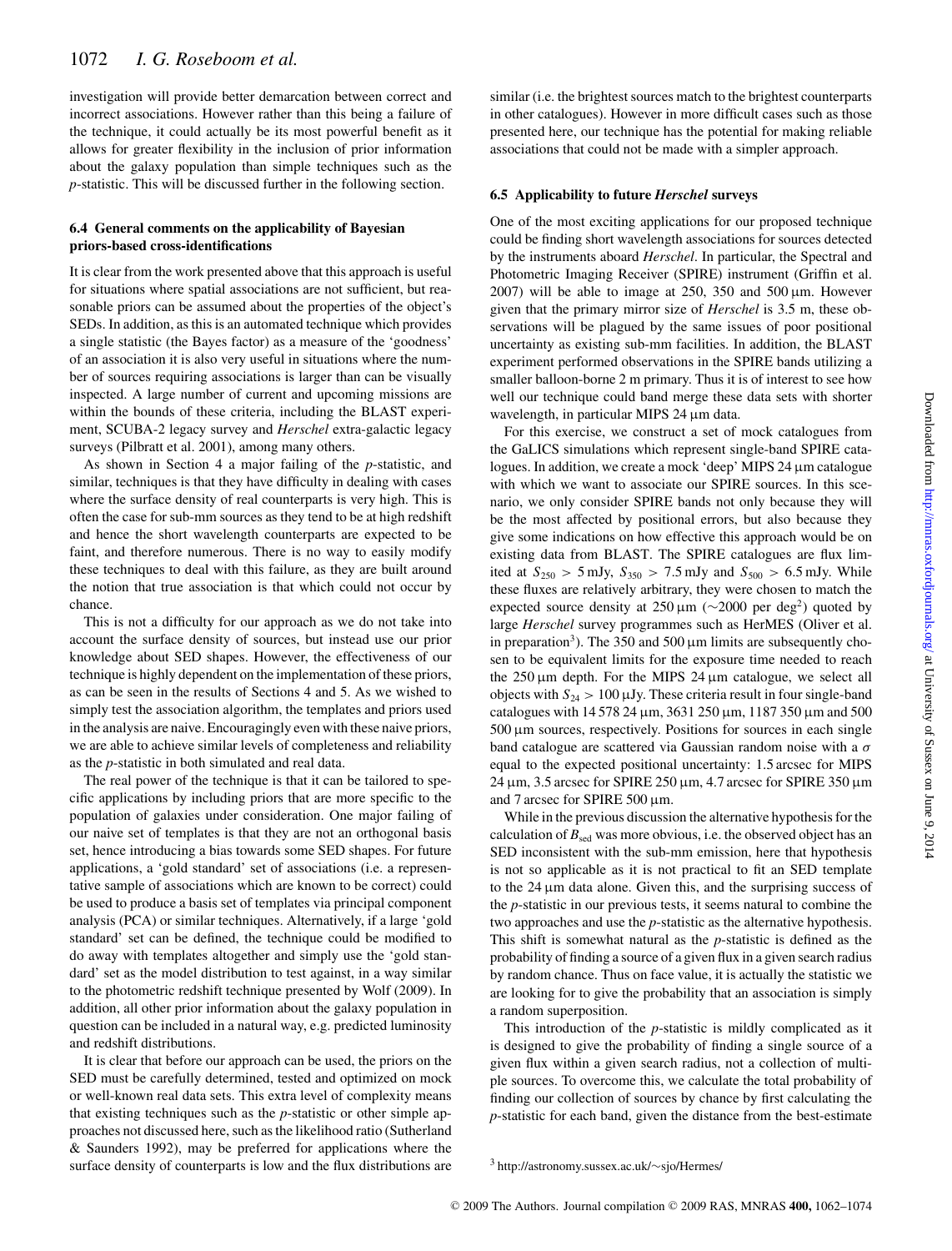position, the measured flux and a search radius defined as  $5\times$  the expected positional uncertainty. Then the probabilities for each band are multiplied together to give the total probability that the association is a random superposition.

We process these catalogues using our Bayesian association technique with exactly the same approach as before, except that now the alternative hypothesis in the calculation of  $B_{\text{sed}}$  is the total *p*-statistic for the match, rather than an SED fit. The caveat that each association contains a 24 µm source is introduced for practical reasons.

Processing these catalogues with the Bayesian association technique results in 3612 matches of which 3424 are 100 per cent correct. This translates to a completeness and reliability of 95 per cent. Of the 3612 associations made, 2477 are made on the basis of 250 and  $24 \mu m$  data alone, while 1091 include a 350  $\mu$ m source and 408 include a  $500 \mu m$  source. Thus while the completeness levels for the  $250 \mu m$  sources are very high, they drop to 91 per cent for the  $350 \,\mu m$  sources and 80 per cent for the 500  $\mu$ m sources. The reliability also suffers with 94 per cent of  $350 \,\mu m$  associations made correctly and only 87 per cent of  $500 \mu m$  associations made correctly. Interestingly while the error rate in the  $500 \mu m$  associations is disturbingly high, the difference in the resulting  $500 \,\mu m$  flux quoted for the mismatch is usually very close to the value found in the correct association. In 71 per cent of  $500 \,\mu m$  mismatches, the flux of the interloping source is within 10 per cent of the correct source and only five (9 per cent) interlopers have a flux which is more than 20 per cent of the true value. This is a nightmare scenario for our approach as these mismatches cannot be distinguished from the correct solution via either the SED (which would be almost the same) or the *p*-statistic. However these mismatches would be unlikely to have any discernable affect on the band merged catalogue nor scientific use of it, the 500 µm sources have the worst positional uncertainty and hence contribute almost no information to the best estimate position, while the real flux uncertainty of SPIRE 500  $\mu$ m sources would be expected to be in the 5–10 per cent range. Thus while the associations of  $500 \mu m$  sources appear to have an unacceptably low reliability, this may prove to have little consequence in terms of the scientific usage of catalogues produced in this way.

### **7 CONCLUSION**

We have presented a new technique for finding associations between astronomical sources with large positional uncertainties. At the heart of our approach is a Bayesian framework for the association problem which extends that presented by BS08. Applications of the technique have been shown on both simulated and real sub-mm data sets from GaLICS and SCUBA, respectively. For simulations of existing ground-based sub-mm data sets, the performance of our method is found to be comparable with the *p*-statistic, with the key difference being that our method is superior at recovering reliable associations for the highest redshift sources.

Using a sample of SCUBA sources in the SXDF from Coppin et al. (2006) with good radio identifications from I07 as a testbed, we recover 22 of 33 (67 per cent) radio identifications using only the optical-to-mid-IR data. Using a Bayes factor threshold, it is possible to construct a catalogue with reasonable completeness (20/33:64 per cent) but very high reliability (95 per cent), successfully demonstrating the power of combining SED information and spatial information in a Bayesian way. Our technique finds plausible mid-IR associations for four previously unassociated SHADES SCUBA sources in the *Subaru-XMM* deep field.

Finally, an application of the technique to future *Herschel* SPIRE data is presented. We conclude that using our approach to band-

merged sources from the three SPIRE bands and *Spitzer* MIPS 24 µm would result in merged catalogues with a completeness and reliability of ∼90 per cent.

# **ACKNOWLEDGMENTS**

Many thanks to Michael Rowan-Robinson for useful discussions regarding this work. Thanks also to Rob Ivison for useful comments which greatly enhanced the paper.

We thank the anonymous referee for many useful comments which greatly improved this work.

This work was supported by the Science and Technology Facilities Research Council (grant number ST/F002858/1).

The JCMT is supported by the United Kingdoms Science and Technology Facilities Council (STFC), the National Research Council Canada (NRC) and the Netherlands Organization for Scientific Research (NWO); it is overseen by the JCMT board. We acknowledge funding support from PPARC/STFC, NRC and NASA.

Funding for the SDSS and SDSS-II has been provided by the Alfred P. Sloan Foundation, the Participating Institutions, the National Science Foundation, the U.S. Department of Energy, the National Aeronautics and Space Administration, the Japanese Monbukagakusho, the Max Planck Society and the Higher Education Funding Council for England.

The SDSS is managed by the Astrophysical Research Consortium for the Participating Institutions. The Participating Institutions are the American Museum of Natural History, Astrophysical Institute Potsdam, University of Basel, Cambridge University, Case Western Reserve University, University of Chicago, Drexel University, Fermilab, the Institute for Advanced Study, the Japan Participation Group, Johns Hopkins University, the Joint Institute for Nuclear Astrophysics, the Kavli Institute for Particle Astrophysics and Cosmology, the Korean Scientist Group, the Chinese Academy of Sciences (LAMOST), Los Alamos National Laboratory, the Max-Planck-Institute for Astronomy (MPIA), the Max-Planck-Institute for Astrophysics (MPA), New Mexico State University, Ohio State University, University of Pittsburgh, University of Portsmouth, Princeton University, the United States Naval Observatory and the University of Washington.

### **REFERENCES**

- Ashby M. L. N. et al., 2006, ApJ, 644, 778
- Budavari T., Szalay A. S., 2008, ApJ, 679, 301 (BS08) ´
- Calzetti D., Armus L., Bohlin R. C., Kinney A. L., Koornneef J., Storchi-Bergmann T., 2000, ApJ, 533, 682
- Carilli C. L., Yun M. S., 2000, ApJ, 530, 618
- Casali M. et al., 2007, A&A, 467, 777
- Chapman S. C., Blain A. W., Smail I., Ivison R. J., 2005, ApJ, 622, 772
- Clements D. L. et al., 2008, MNRAS, 387, 247 (C08)
- Coppin K. et al., 2006, MNRAS, 372, 1621
- Downes A. J. B., Peacock J. A., Savage A., Carrie D. R., 1986, MNRAS, 218, 31
- Egami E. et al., 2004, ApJS, 154, 130
- Furusawa H. et al., 2008, ApJS, 176, 1
- Griffin M. et al., 2007, Advances Space Res., 40, 612
- Hambly N. C. et al., 2008, MNRAS, 384, 637
- Hatton S., Devriendt J. E. G., Ninin S., Bouchet F. R., Guiderdoni B., Vibert D., 2003, MNRAS, 343, 75
- Hewett P. C., Warren S. J., Leggett S. K., Hodgkin S. T., 2006, MNRAS, 367, 454
- Ibar E. et al., 2008, MNRAS, 386, 953
- Ivison R. J., Smail I., Le Borgne J.-F., Blain A. W., Kneib J.-P., Bezecourt J., Kerr T. H., Davies J. K., 1998, MNRAS, 298, 583